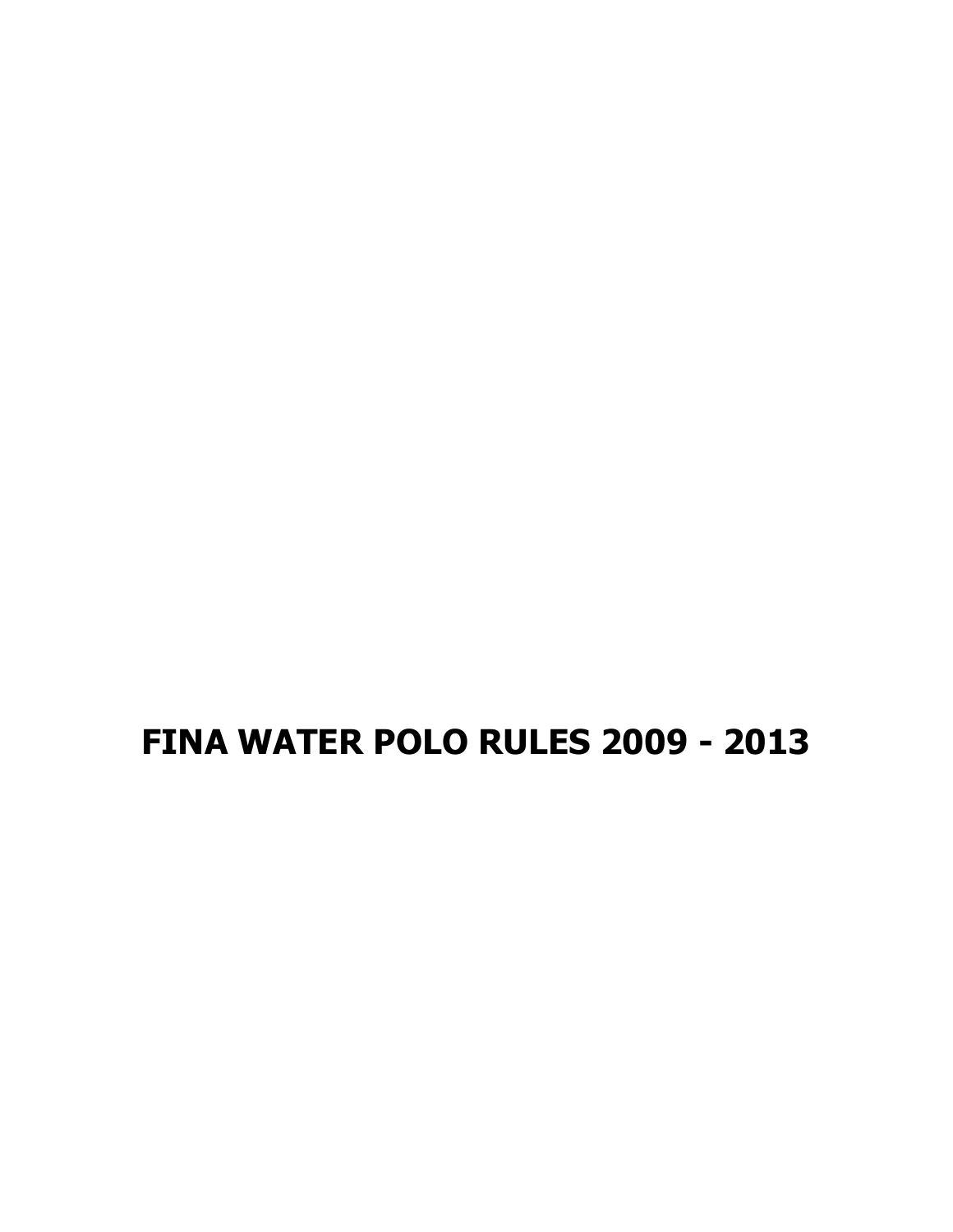# **Table of Contents**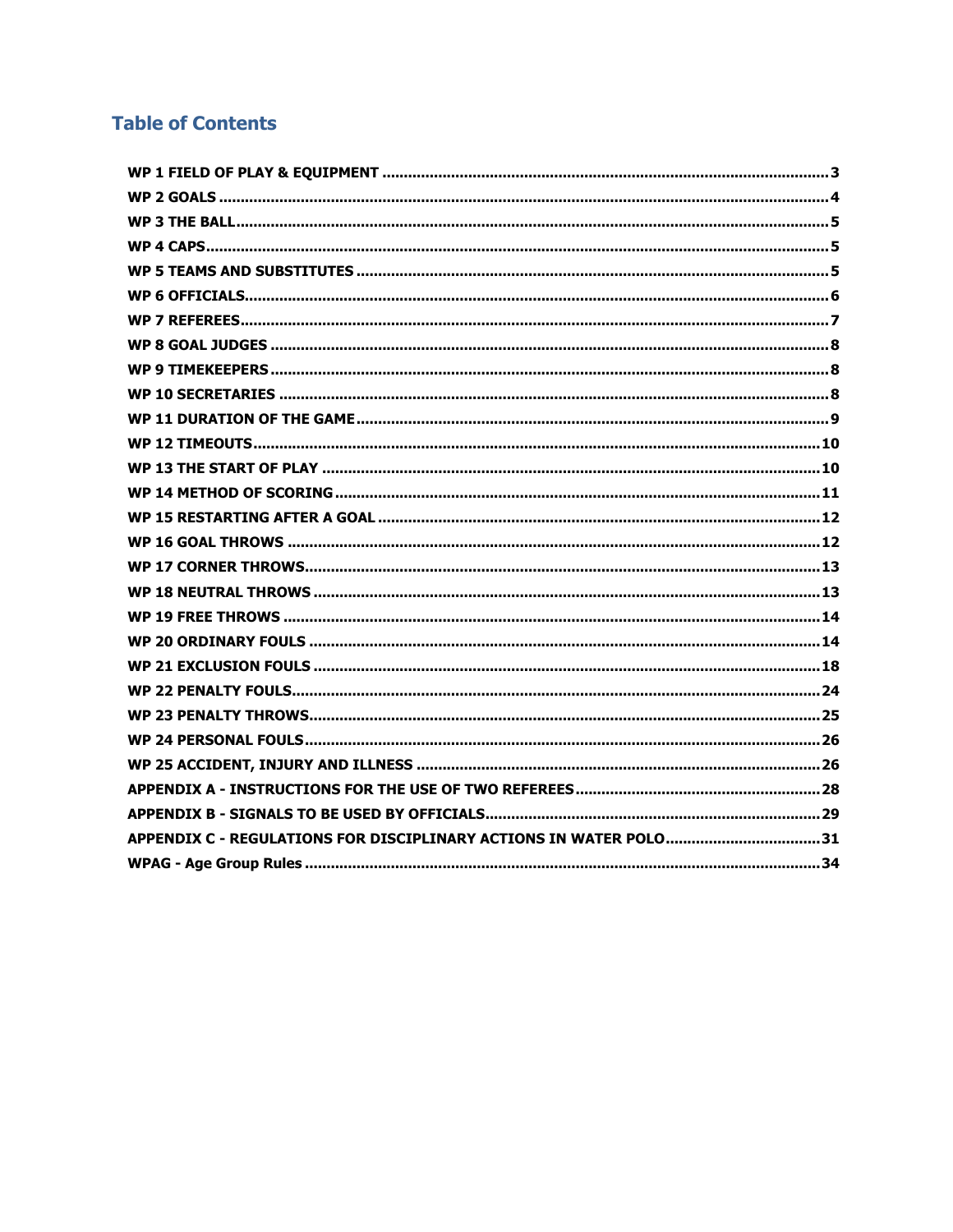# <span id="page-2-0"></span>**WP 1 FIELD OF PLAY & EQUIPMENT**

**WP 1.1** The promoting organisation shall be responsible for the correct measurements and markings of the field of play and shall provide all stipulated fixtures and equipment.

**WP 1.2** The layout and markings of the field of play for a game officiated by two referees shall be in accordance with the following diagram:

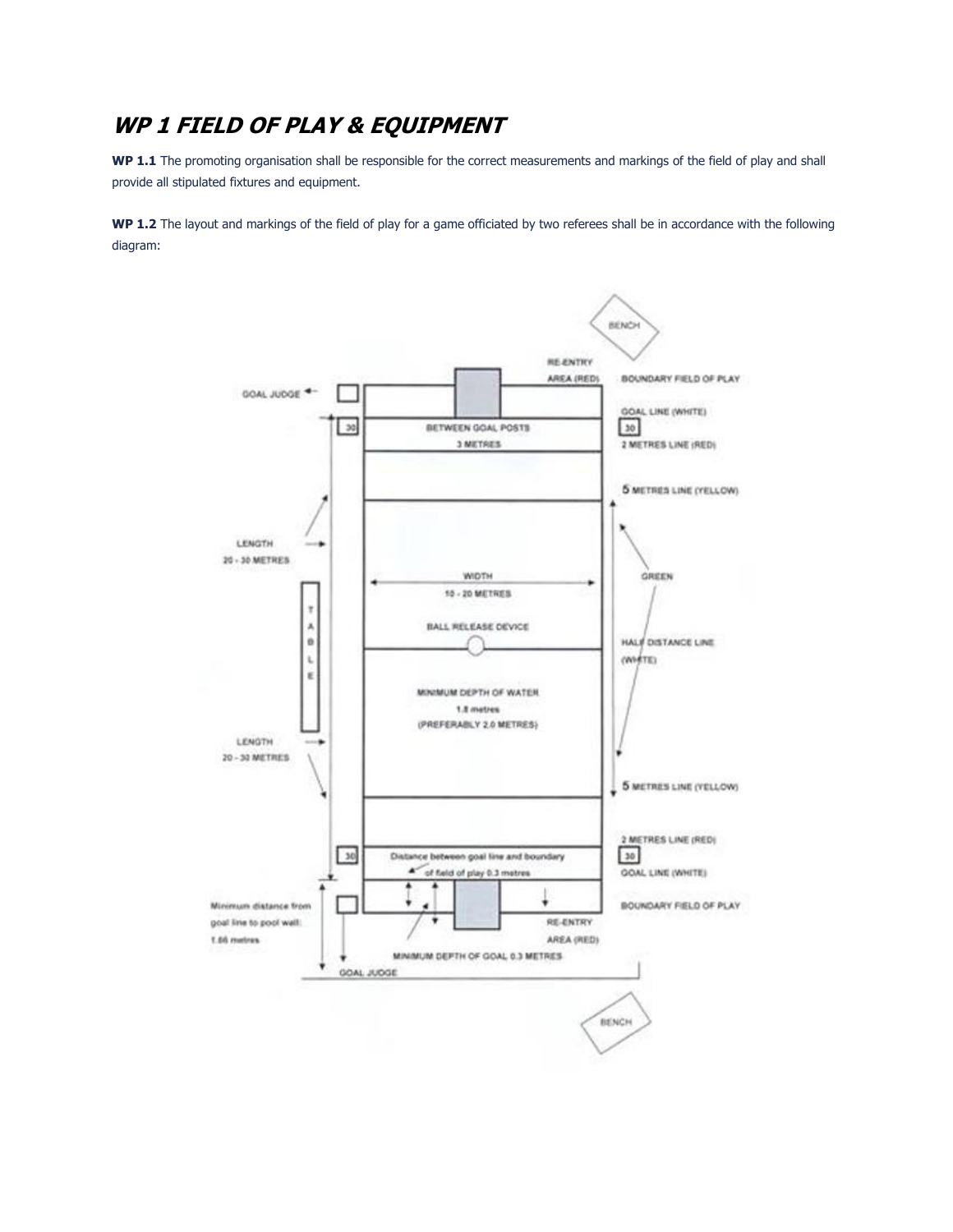**WP 1.3** In a game officiated by one referee, the referee shall officiate on the same side as the official table, and the goal judges shall be situated on the opposite side.

**WP 1.4** The distance between the goal lines shall be not less than 20 metres and not more than 30 metres for games played by men. The distance between the goal lines shall be not less than 20 metres and not more than 25 metres for games played by women. The width of the field of play shall be not less than 10 metres and not more than 20 metres. The boundary of the field of play at each end shall be 0.30 metres behind the goal line.

**WP 1.5** For FINA events the dimensions of the field of play, water depth and temperature, and light intensity shall be as set forth in FR 7.2, FR 7.3, FR 7.4 and FR 8.3.

**WP 1.6** Distinctive marks shall be provided on both sides of the field of play to denote the following:

- (a) white marks goal line and half distance line
- (b) red marks 2 metres from goal lines
- (c) yellow marks 5 metres from goal lines

The sides of the field of play from the goal line to the 2 metre line shall be marked in red; from the 2 metre line to the 5 metre line shall be marked in yellow and from the 5 metre line to the half distance line shall be marked in green.

**WP 1.7** A red mark shall be placed at each end of the field of play, 2 metres from the corner of the field of play on the side opposite to the official table, to denote the re-entry area.

**WP 1.8** Sufficient space shall be provided to enable the referees to have free movement from end to end of the field of play. Space shall also be provided at the goal lines for the goal judges.

**WP 1.9** The secretary shall be provided with separate white, blue, red and yellow flags, each measuring 0.35 metres x 0.20 metres.

# <span id="page-3-0"></span>**WP 2 GOALS**

**WP 2.1** Two goal posts and a crossbar, rigidly constructed, rectangular with a dimension of 0.075 metres facing the field of play and painted white shall be located on the goal lines at each end, equal distances from the sides and not less than 0.30 metres in front of the ends of the field of play.

**WP 2.2** The inner sides of the goal posts shall be 3 metres apart. When the water is 1.50 metres or more in depth, the underside of the crossbar shall be 0.90 metres from the water surface. When the water is less than 1.50 metres in depth, the underside of the crossbar shall be 2.40 metres from the floor of the pool.

**WP 2.3** Limp nets shall be securely fastened to the goal posts and crossbar to enclose the entire goal area and shall be attached to the goal fixtures in such a manner as to allow not less than 0.30 metres clear space behind the goal line everywhere within the goal area.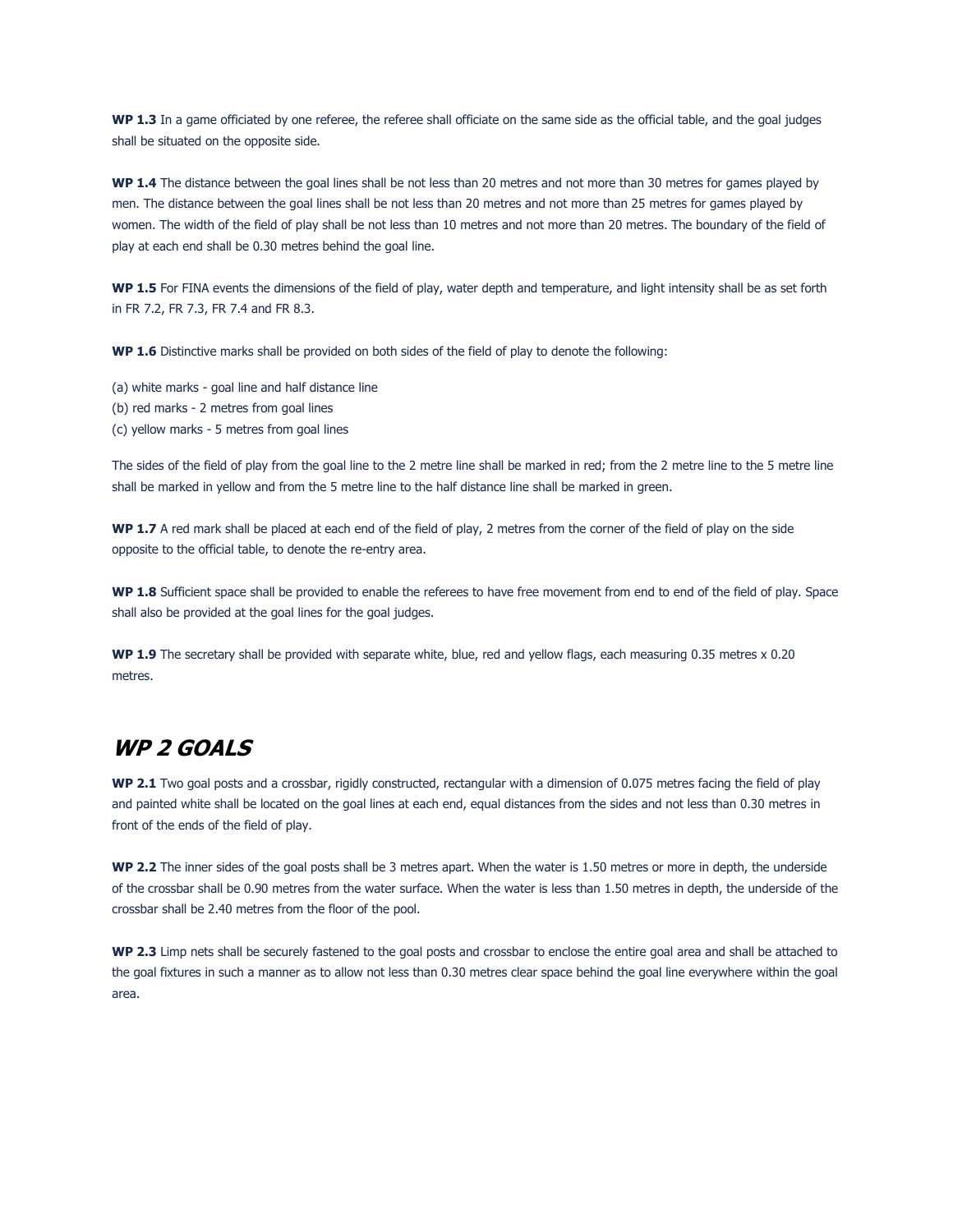# <span id="page-4-0"></span>**WP 3 THE BALL**

**WP 3.1** The ball shall be round and shall have an air chamber with a self-closing valve. It shall be waterproof, without external strapping or any covering of grease or similar substance.

**WP 3.2** The weight of the ball shall be not less than 400 grammes and not more than 450 grammes.

**WP 3.3** For games played by men, the circumference of the ball shall be not less than 0.68 metres and not more than 0.71 metres, and its pressure shall be 90-97 kPa (kilo Pascal's)(13-14 pounds per square inch atmospheric).

**WP 3.4** For games played by women, the circumference of the ball shall be not less than 0.65 metres and not more than 0.67 metres, and its pressure shall be 83-90 (kilo Pascal's) (12-13 pounds per square inch atmospheric).

# <span id="page-4-1"></span>**WP 4 CAPS**

**WP 4.1** Caps shall be of contrasting colour, other than solid red, as approved by the referees, but also to contrast with the colour of the ball. A team may be required by the referees to wear white or blue caps. The goalkeepers shall wear red caps. Caps shall be fastened under the chin. If a player loses the cap during play, the player shall replace it at the next appropriate stoppage of the game when the player's team is in possession of the ball. Caps shall be worn throughout the entire game.

**WP 4.2** Caps shall be fitted with malleable ear protectors which shall be the same colour as the team's caps except that the goalkeeper may have red protectors.

**WP 4.3** Caps shall be numbered on both sides with numbers 0.10 metres in height. The goalkeeper shall wear cap no. 1 and the other caps shall be numbered 2 to 13. A substitute goalkeeper shall wear a red cap numbered 13. A player shall not be allowed to change his cap number during the game except with the permission of a referee and with notification to the secretary.

**WP 4.4** For international games, the caps shall display on the front the international three letter country code and may display the national flag. The country code shall be 0.04 metres in height.

### <span id="page-4-2"></span>**WP 5 TEAMS AND SUBSTITUTES**

**WP 5.1** Each team shall consist of seven players, one of whom shall be the goalkeeper and who shall wear the goalkeeper's cap, and not more than six reserves who may be used as substitutes. A team playing with less than 7 players shall not be required to have a goalkeeper.

**WP 5.2** All players not in the game at that time, together with the coaches and officials with the exception of the head coach, shall sit on the team bench and shall not move away from the bench from the commencement of play, except during the intervals between periods or during timeouts. The head coach of the attacking team shall be allowed to move to the 5 metre line at any time. Teams shall only change ends and benches at half time and before the start of the second period of any extra time. The team benches shall both be situated on the side opposite to the official table.

**WP 5.3** The captains shall be playing members of their respective teams and each shall be responsible for the good conduct and discipline of his team.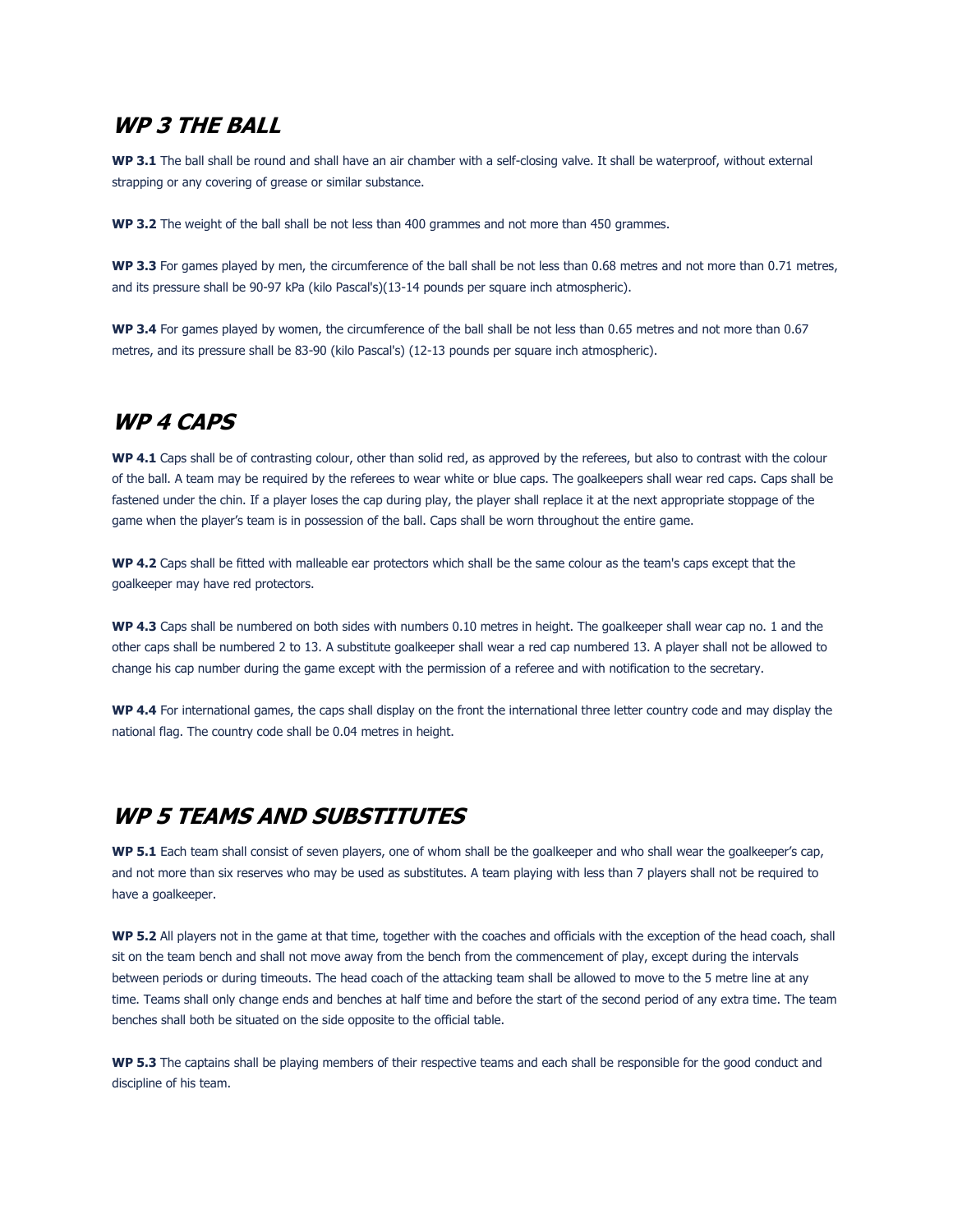**WP 5.4** Players shall wear non-transparent costumes or costumes with a separate undergarment and before taking part in a game shall remove any articles likely to cause injury.

**WP 5.5** Players shall not have grease, oil or any similar substance on the body. If a referee ascertains before the start of play that such a substance has been used, he shall order it to be removed immediately. The start of play shall not be delayed for the substance to be removed. If the offence is detected after the play has started, the offending player shall be excluded from the remainder of the game and a substitute permitted to enter the field of play immediately from the re-entry area nearest to his own goal line.

**WP 5.6** At any time in the game, a player may be substituted by leaving the field of play at the re-entry area nearest to his own goal line. The substitute may enter the field of play from the re-entry area as soon as the player has visibly risen to the surface of the water within the re-entry area. If a goalkeeper is substituted under this Rule, the substitute shall be required to wear a goalkeeper's cap. No substitution shall be made under this Rule between the time a referee awards a penalty throw and the taking of the throw, except at a timeout.

**WP 5.7** A substitute may enter the field of play from any place:

(a) during the intervals between periods of play, including any periods of extra time;

- (b) after a goal has been scored;
- (c) during a timeout;
- (d) to replace a player who is bleeding or injured.

**WP 5.8** A substitute shall be ready to replace a player without delay. If the substitute is not ready, the game shall continue without the substitute and, at any time, the substitute may then enter the field of play from the re-entry area nearest to the substitute own goal line.

**WP 5.9** A goalkeeper who has been replaced by a substitute may, if the player returns to the game, play in any position.

**WP 5.10** Should a goalkeeper retire from the game through any medical reason, the referees shall allow an immediate substitution, subject to one of the players taking the goalkeeper's cap.

### <span id="page-5-0"></span>**WP 6 OFFICIALS**

**WP 6.1** For FINA events the officials shall consist of two referees, two goal judges, timekeepers and secretaries, each with the following powers and duties. Such officials shall also be provided wherever possible for other events, except that in a game refereed by two referees and no goal judges, the referees shall assume the duties (but without making the specified signals) allocated to the goal judges in WP 8.2.

[Note. Depending on the degree of importance, games can be controlled by teams of four to eight officials, as follows:

(a) Referees and goal judges:

Two referees and two goal judges; or two referees and no goal judges; or one referee and two goal judges.

(b) Timekeepers and secretaries:

With one timekeeper and one secretary: The timekeeper shall record the periods of continuous possession of the ball by each team,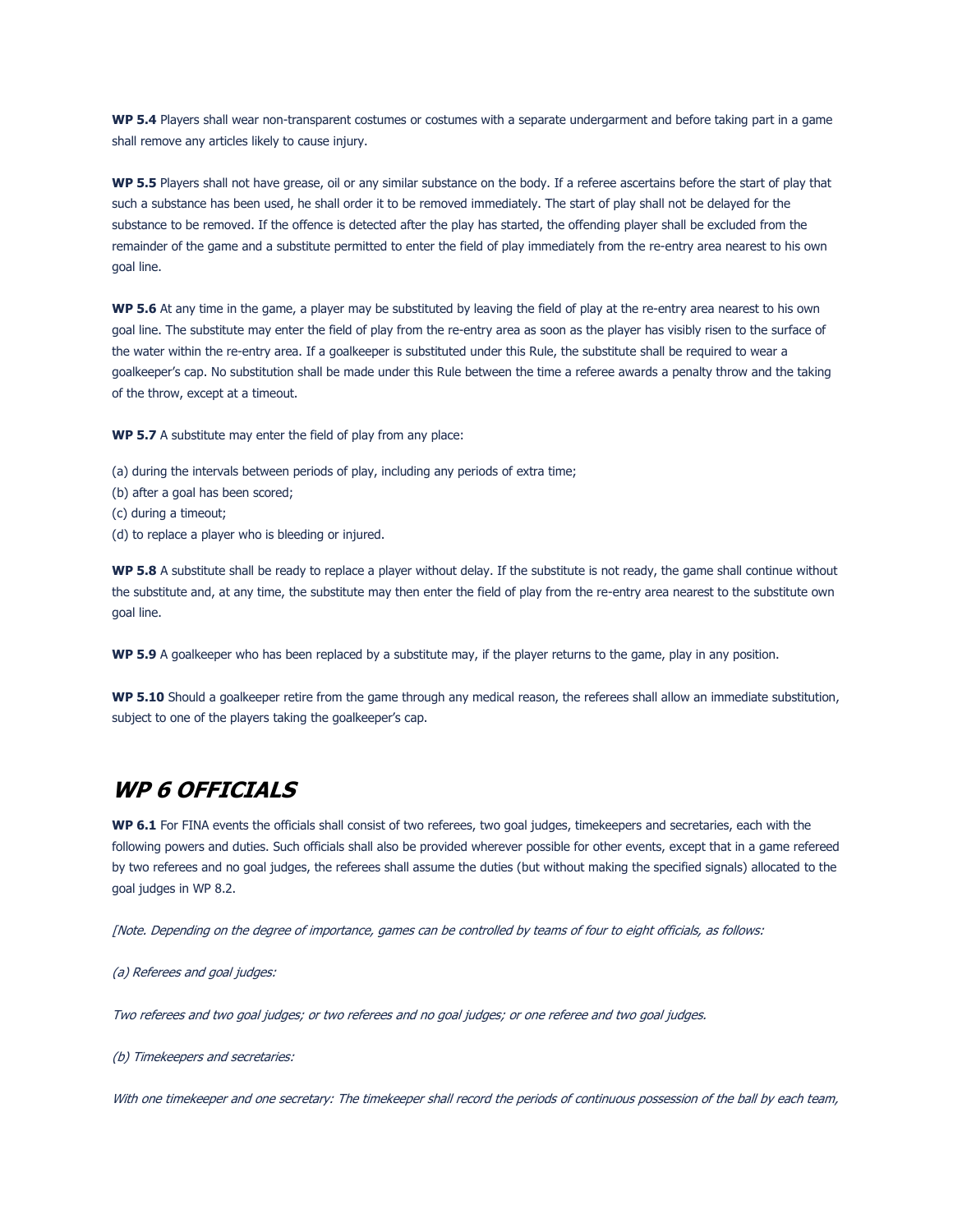in accordance with WP 20.16. The secretary shall record the exact periods of actual play, timeouts and the intervals between periods, maintain the record of the game as set out in WP 10.1 and shall also record the respective periods of exclusion of players ordered from the water in accordance with the Rules.

With two timekeepers and one secretary: Timekeeper No. 1 shall record the exact periods of actual play, timeouts and the intervals between periods. Timekeeper No. 2 shall record the periods of continuous possession of the ball by each team, in accordance with WP 20.16. The secretary shall maintain the record of the game and perform all other duties as set out in WP 10.1.

With two timekeepers and two secretaries: Timekeeper No. 1 shall record the exact periods of actual play, timeouts and the intervals between periods. Timekeeper No. 2 shall record the periods of continuous possession of the ball by each team, in accordance with WP 20.16. Secretary No. 1 shall maintain the record of the game as set out in WP 10.1(a). Secretary No. 2 shall carry out the duties set out in WP 10.1(b), (c) and (d) relating to the improper re-entry of excluded players, improper entry of substitutes, exclusion of players and the third personal foul.]

# <span id="page-6-0"></span>**WP 7 REFEREES**

**WP 7.1** The referees shall be in absolute control of the game. Their authority over the players shall be effective during the whole time that they and the players are within the precincts of the pool. All decisions of the referees on questions of fact shall be final and their interpretation of the Rules shall be obeyed throughout the game. The referees shall not make any presumption as to the facts of any situation during the game but shall interpret what they observe to the best of their ability.

WP 7.2 The referees shall whistle to start and restart the game and to declare goals, goal throws, corner throws (whether signalled by the goal judge or not), neutral throws and infringements of the Rules. A referee may alter a decision provided it is done before the ball is put back into play.

**WP 7.3** The referees shall refrain from declaring a foul if, in their opinion, such declaration would be an advantage to the offending player's team. The referees shall not declare an ordinary foul when there is still a possibility to play the ball.

[Note. The referees shall apply this principle to the fullest extent. They should not, for example, declare an ordinary foul in favour of a player who is in possession of the ball and making progress towards his opponents' goal, because this is considered to give an advantage to the offender's team.]

**WP 7.4** The referees shall have the power to order any player from the water in accordance with the appropriate Rule and to abandon the game should a player refuse to leave the water when so ordered.

WP 7.5 The referees shall have the power to order the removal from the precincts of the pool any player, substitute, spectator or official whose behaviour prevents the referees from carrying out their duties in a proper and impartial manner.

**WP 7.6** The referees shall have the power to abandon the game at any time if, in their opinion, the behaviour of the players or spectators, or other circumstances prevent it from being brought to a proper conclusion. If the game has to be abandoned the referees shall report their actions to the competent authority.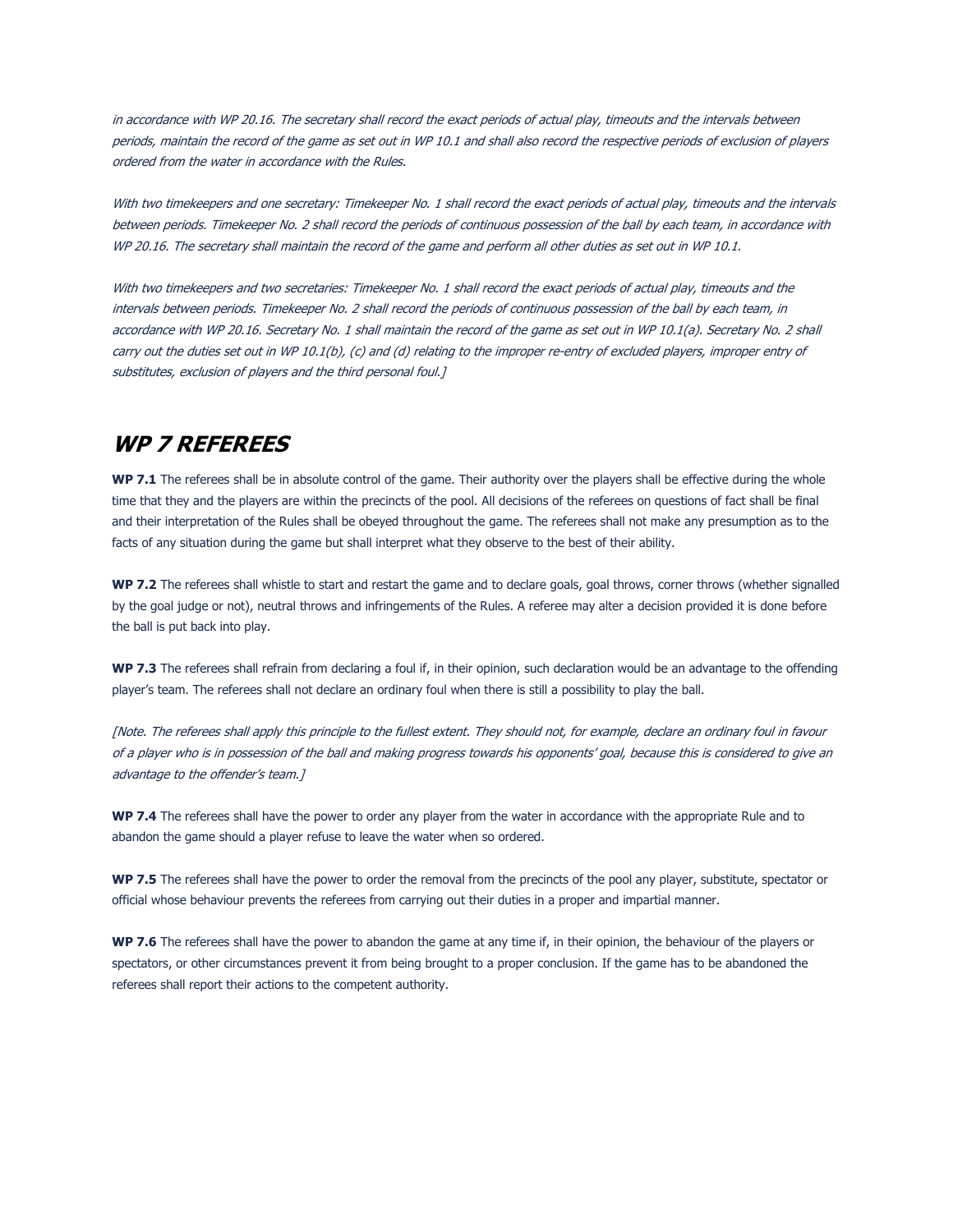# <span id="page-7-0"></span>**WP 8 GOAL JUDGES**

**WP 8.1** The goal judges shall be situated on the same side as the official table, each on the goal line at the end of the field of play.

**WP 8.2** The duties of the goal judges shall be:

(a) to signal by raising one arm vertically when the players are correctly positioned on their respective goal lines at the start of a period;

(b) to signal by raising both arms vertically for an improper start or restart;

(c) to signal by pointing with the arm in the direction of the attack for a goal throw;

(d) to signal by pointing with the arm in the direction of the attack for a corner throw;

(e) to signal by raising and crossing both arms for a goal;

(f) to signal by raising both arms vertically for an improper re-entry of an excluded player or improper entry of a substitute.

**WP 8.3** Each goal judge shall be provided with a supply of balls and when the original ball has gone outside the field of play, the goal judge shall immediately throw a new ball to the goalkeeper (for a goal throw), to the nearest player of the attacking team (for a corner throw), or as otherwise directed by the referee.

# <span id="page-7-1"></span>**WP 9 TIMEKEEPERS**

**WP 9.1** The duties of the timekeepers shall be:

(a) to record the exact periods of actual play, timeouts and the intervals between the periods;

(b) to record the periods of continuous possession of the ball by each team;

(c) to record the exclusion times of players ordered from the water in accordance with the Rules, together with the re-entry times of such players or their substitutes;

(d) to audibly announce the start of the last minute of the game and of the last minute of the second period of any extra time; (e) to signal by whistle after 45 seconds and at the end of each timeout.

**WP 9.2** A timekeeper shall signal by whistle (or by any other means provided it is distinctive, acoustically efficient and readily understood), the end of each period independently of the referees and the signal shall take immediate effect except:

(a) in the case of the simultaneous award by a referee of a penalty throw, in which event the penalty throw shall be taken in accordance with the Rules;

(b) if the ball is in flight and crosses the goal line, in which event any resultant goal shall be allowed.

# <span id="page-7-2"></span>**WP 10 SECRETARIES**

**WP 10.1** The duties of the secretaries shall be:

(a) to maintain the record of the game, including the players, the score, timeouts, exclusion fouls, penalty fouls, and personal fouls awarded against each player;

(b) to control the periods of exclusion of players and to signal the expiration of the period of exclusion by raising the appropriate flag; except that a referee shall signal the re-entry of an excluded player or a substitute when that player's team has retaken possession of the ball. After 4 minutes the secretary should signal the re-entry of a substitute for a player who has committed brutality by raising the yellow flag along with the appropriate coloured flag;

(c) to signal with the red flag and by whistle for any improper re-entry of an excluded player or improper entry of a substitute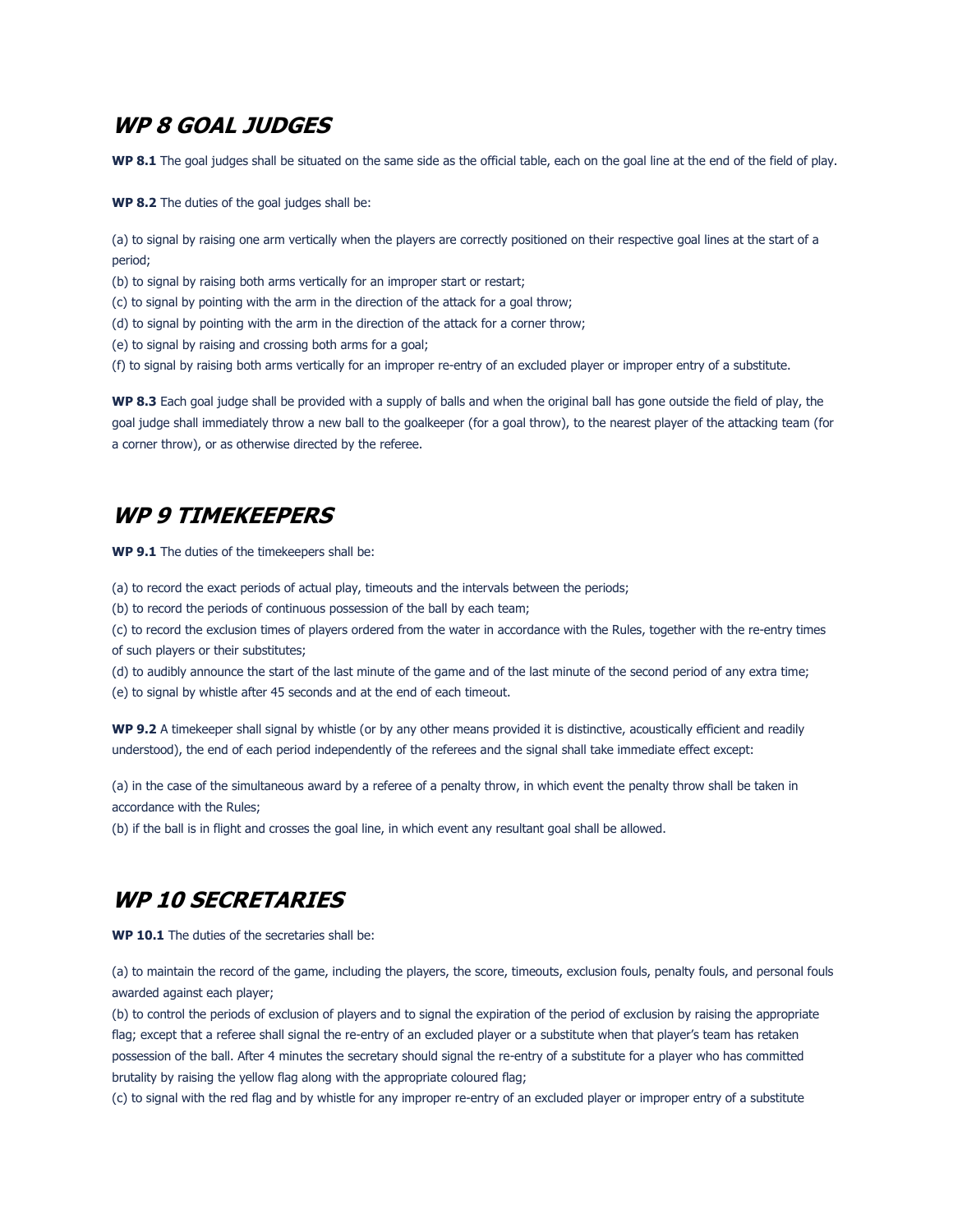(including after a signal by a goal judge to indicate an improper re-entry or entry), which signal shall stop play immediately; (d) to signal, without delay, the award of a third personal foul against any player as follows:

- (i) with the red flag if the third personal foul is an exclusion foul;
- (ii) with the red flag and a whistle if the third personal foul is a penalty foul.

### <span id="page-8-0"></span>**WP 11 DURATION OF THE GAME**

**WP 11.1** The duration of the game shall be four periods each of eight minutes actual play. Time shall commence at the start of each period when a player touches the ball. At all signals for stoppages, the recording watch shall be stopped until the ball is put back into play by the ball leaving the hand of the player taking the appropriate throw or when the ball is touched by a player following a neutral throw.

**WP 11.2** There shall be a two-minute interval between the first and second periods and between the third and fourth periods and a five-minute interval between the second and third periods. The teams, including the players, coaches and officials, shall change ends before starting the third period and the second period of any extra time.

**WP 11.3** Should the scores be level at full time in any game for which a definite result is required, any continuation into extra time shall be after an interval of five minutes. There shall then be played two periods each of three minutes actual play with an interval of two minutes for the teams to change ends. If at the end of the two periods of extra time the score is equal, there shall be a penalty shoot out to determine the result.

[Note. If a penalty shoot out is necessary, the following procedure shall be followed:

(a) if it involves the two teams having just completed a game, the shoot out will begin immediately and the same referees will be used

(b) otherwise, the shoot out will occur 30 minutes following the completion of the final game of that round, or at the first practical opportunity. The referees involved in the most recent game of that round will be used, provided they are neutral

(c) if two teams are involved the respective coaches of the teams will be requested to nominate five players and goalkeeper who will participate in the penalty shoot out; the goalkeeper may be changed at any time provided the substitute was listed amongst the team list in that game

(d) the five players nominated will be required to be listed in order and that order will determine the sequence in which those players will shoot at their opponents goal; the sequence cannot be changed

(e) no players excluded for the game are eligible to be listed amongst those players to shoot or substitute as goalkeeper

(f) if the goalkeeper is excluded during the penalty shoot out, a player from the nominated five players may substitute for the goalkeeper but without the privileges of the goalkeeper; following the taking of the penalty shot, the player may be substituted by another player or alternate goalkeeper. If a field player is excluded during the penalty shoot out, the player's position is removed from the list of the five players participating in the penalty shoot out, and a substituted player is placed in the last position on the list

(g) shots will be taken alternately at each end of the field of play, unless conditions at one end of the field of play advantage and/or disadvantage a team, in which case all shots may be taken at the same end. The players taking the shots will remain in the water in front of their bench, the goalkeepers will change ends, and all players not involved must sit on their team bench (h) the team to shoot first will be determined by toss of a coin

(i) should teams still be tied following the completion of the initial five penalty shots, the same five players shall then take alternate shots until one team misses and the other(s) score

(j) if three or more teams are involved, each team will shoot five penalty shots against each of the other teams, alternating at each shot. The order of the first shot will be determined by draw.]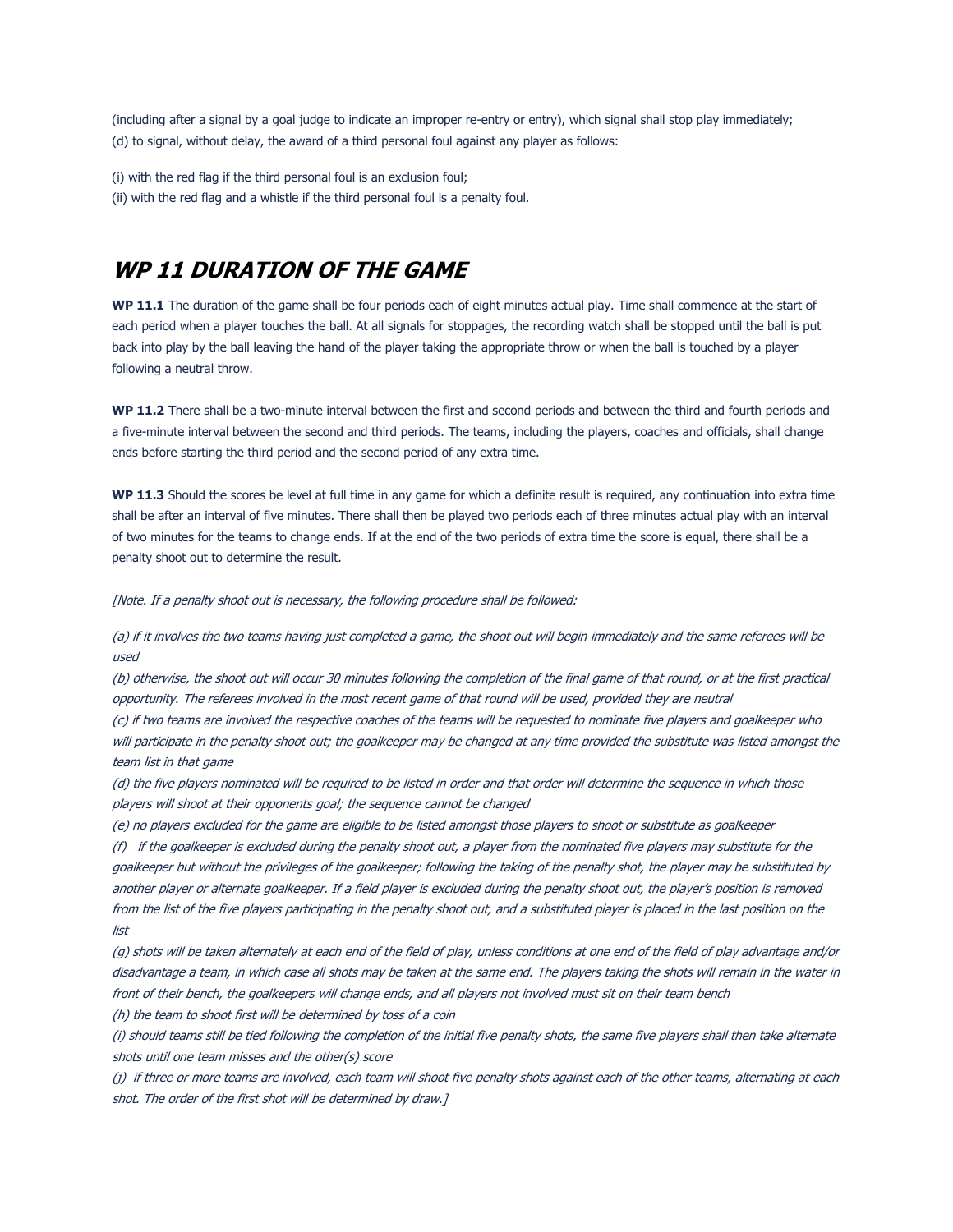**WP 11.4** Any visible clock shall show the time in a descending manner (that is, to show the time remaining in a period).

**WP 11.5** If a game (or part of a game) must be replayed, then goals, personal fouls, and timeouts that occurred during the time to be replayed are deleted from the game score sheet, however brutality, misconduct, and any red card exclusions are recorded on the game score sheet.

### <span id="page-9-0"></span>**WP 12 TIMEOUTS**

**WP 12.1** Each team may request two timeouts in any game. An additional timeout including any timeouts not utilised may be requested should the game go into extra time. The duration of the timeout shall be one minute. A timeout may be requested at any time, including after a goal, by the coach of the team in possession of the ball calling "timeout" and signalling to the secretary or referee with the hands forming a T-shape. If a timeout is requested, the secretary or referee shall immediately stop the game by whistle and the players shall immediately return to their respective halves of the field of play.

**WP 12.2** Play shall be restarted on the whistle of the referee by the team in possession of the ball putting the ball into play on or behind the half distance line, except that (a) if the timeout is requested before the taking of a penalty throw or corner throw, that throw shall be maintained.

[Note. The possession clock continues from the recommencement of the play after the timeout.]

**WP 12.3** If the coach of the team in possession of the ball requests an additional timeout to which the team is not entitled, the game shall be stopped and play shall then be restarted by a player of the opposing team putting the ball into play at the half distance line.

WP 12.4 If the coach of the team not in possession of the ball requests a timeout, the game shall be stopped and a penalty throw awarded to the opposing team.

**WP 12.5** At the restart following a timeout, players may take any position in the field of play, subject to the Rules relating to the taking of penalty throws and corner throws.

#### <span id="page-9-1"></span>**WP 13 THE START OF PLAY**

WP 13.1 The first team listed in the official program will wear white caps or the caps reflecting the colour of their country and will start the game to the left of the official table. The other team will wear blue caps or caps of a contrasting colour and will start the game to the right of the table.

**WP 13.2** At the start of each period, the players shall take up positions on their respective goal lines, about one metre apart and at least one metre from the goal posts. Not more than two players shall be allowed between the goal posts. No part of a player's body shall be beyond the goal line at water level.

[Note: No player may pull the lane line forward and the player swimming for the ball must not have their feet on the goal in an attempt to push off at the start or restart of the game.]

**WP 13.3** When the referees are satisfied that the teams are ready, a referee shall blow the whistle to start and then release or throw the ball into play on the half distance line.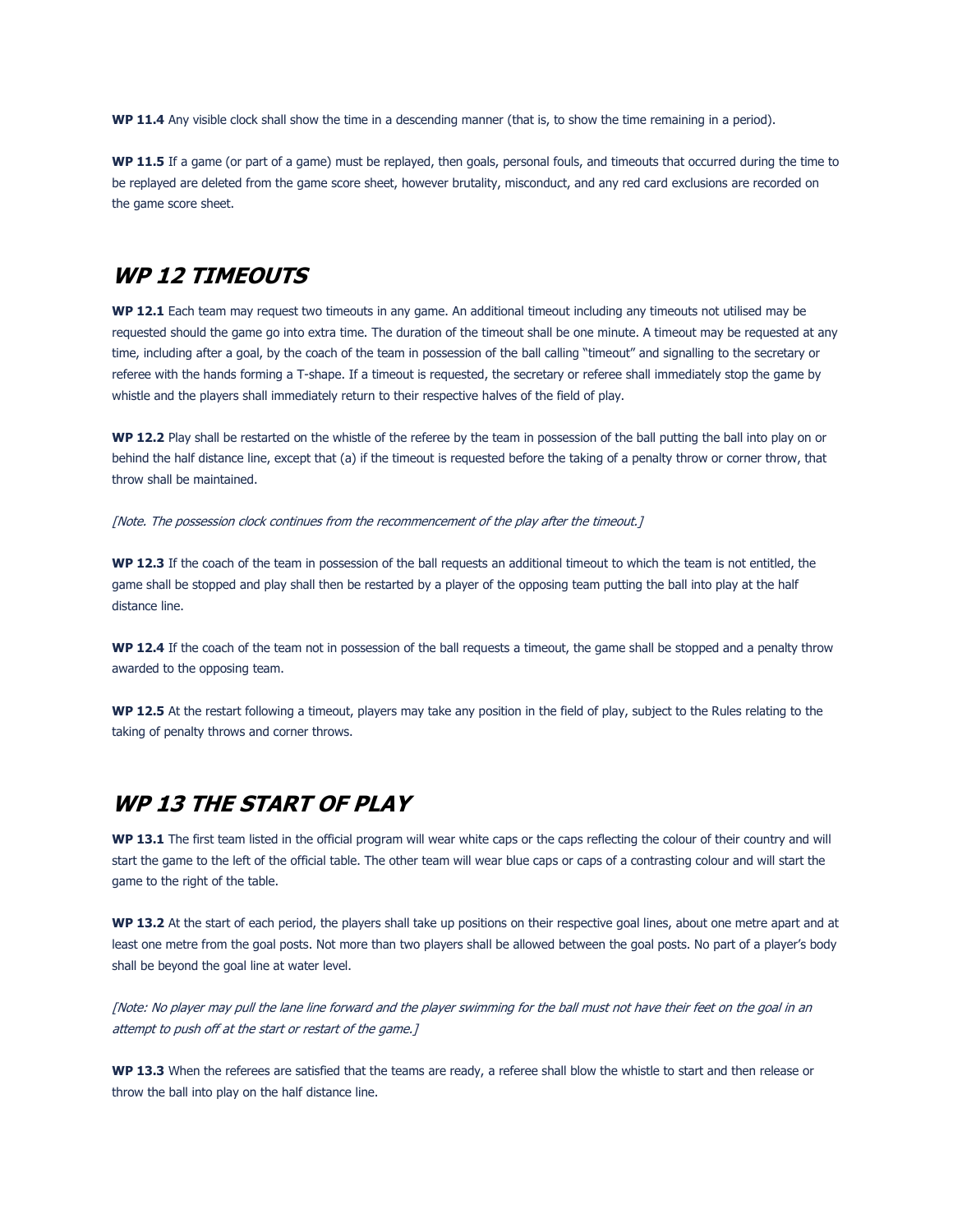**WP 13.4** If the ball is released or thrown giving one team a definite advantage, the referee shall call for the ball and award a neutral throw on the half distance line.

# <span id="page-10-0"></span>**WP 14 METHOD OF SCORING**

WP 14.1 A goal shall be scored when the entire ball has passed fully over the goal line, between the goal posts and underneath the crossbar.

**WP 14.2** A goal may be scored from anywhere within the field of play; except that the goal keeper shall not be permitted to go or touch the ball beyond the half distance line.

**WP 14.3** A goal may be scored by any part of the body except the clenched fist. A goal may be scored by dribbling the ball into the goal. At the start or any restart of the game, at least two players (of either team but excluding the defending goalkeeper) must intentionally play or touch the ball except at the taking of:

- (a) a penalty throw;
- (b) a free throw thrown by a player into the player's own goal;
- (c) an immediate shot from a goal throw; or
- (d) an immediate shot from a free throw awarded outside 5 metres.

[Note. A goal may be scored by a player immediately shooting from outside 5 metres after the player's team has been awarded a free throw for a foul committed outside 5 metres. If the player puts the ball into play, a goal can then only be scored if the ball has been intentionally touched by another player, other than the defending goalkeeper.

If at the award of a foul the ball is inside 5 metres or closer to the defending team's goal, a goal may be scored under this Rule if the ball is returned without delay to either the place where the foul was committed, to any place on the same line as the foul or to any place behind the line of the foul provided the shot is then immediately made from that position.

A goal may not be scored under this Rule direct from the restart following:

(a) a timeout (b) a goal (c) an injury, including bleeding (d) the replacement of a cap (e) the referee calling for the ball (f) the ball leaving the side of the field of play (g) any other delay.]

**WP 14.4** A goal shall be scored if, at the expiration of 30 seconds possession or at the end of a period, the ball is in flight and enters the goal.

[Note. In the circumstances of this Rule, if the ball enters the goal after hitting the goal post, crossbar, goalkeeper or other defending player, and/or bouncing off the water, a goal shall be allowed. If the end of the period has been signalled and the ball is then played or touched intentionally by another attacking player on its way into the goal, the goal shall not be allowed.

If the ball is in flight towards the goal in the circumstances of this Rule and the goalkeeper or another defending player pulls down the goal, or within his own 5 metre area a defending player other than the goalkeeper stops the ball with two hands or arms or punches the ball to prevent a goal being scored, the referee shall award a penalty throw if, in the referee's opinion, the ball would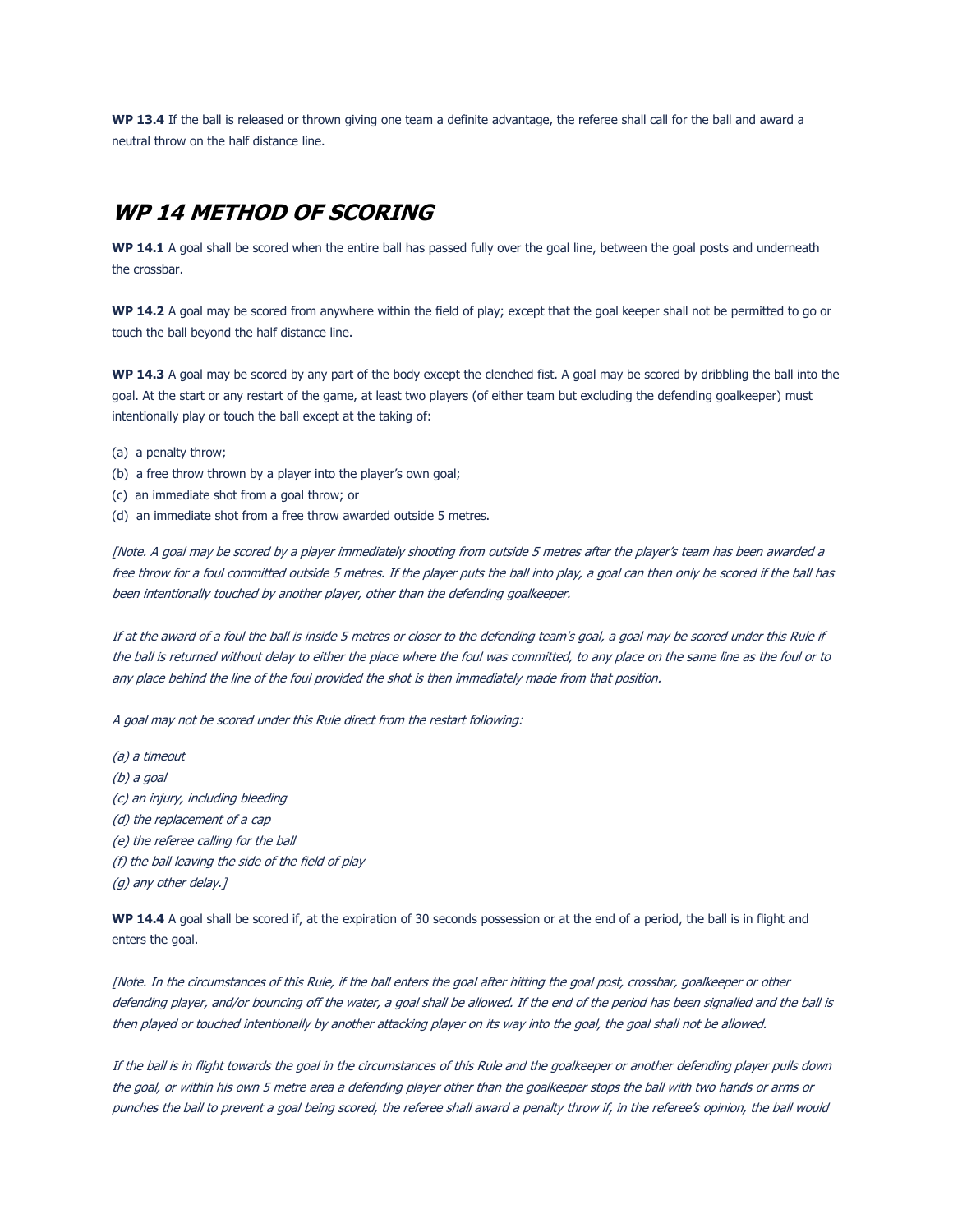have reached the goal line if the offence had not occurred.

If the ball which is in flight towards the goal in the circumstances of this Rule lands on the water and then floats completely over the goal line, the referee shall award a goal only if the ball floats over the goal line immediately due to the momentum of the shot.]

### <span id="page-11-0"></span>**WP 15 RESTARTING AFTER A GOAL**

**WP 15.1** After a goal has been scored, the players shall take up positions anywhere within their respective halves of the field of play. No part of a player's body shall be beyond the half distance line at water level. A referee shall restart the game by blowing the whistle. At the time of the restart, actual play shall resume when the ball leaves the hand of a player of the team not having scored the goal. A restart not taken in accordance with this Rule shall be retaken.

# <span id="page-11-1"></span>**WP 16 GOAL THROWS**

**WP 16.1** A goal throw shall be awarded:

(a) when the entire ball has passed fully over the goal line excluding between the goal posts and underneath the crossbar, having last been touched by any player other than the goalkeeper of the defending team;

(b) when the entire ball has passed fully over the goal line between the goal posts and underneath the crossbar, or strikes the goal posts, crossbar or the defending goalkeeper direct from:

- (i) a free throw awarded inside 5 metres;
- (ii) a free throw awarded outside 5 metres not taken in accordance with the Rules;
- (iii) a goal throw not taken immediately;
- (iv) a corner throw.

**WP 16.2** The goal throw shall be taken by any player of the team from anywhere within the 2 metre area. A goal throw not taken in accordance with this Rule shall be retaken.

[Note. The goal throw shall be taken by the player nearest to the ball. There should be no undue delay in taking a free throw, goal throw or corner throw, which must be taken in such a manner so as to enable the other players to observe the ball leaving the thrower's hand. Players often make the mistake of delaying the throw because they overlook the provisions of WP 19.4, which permit the thrower to dribble the ball before passing to another player. The throw can thus be taken immediately, even though the thrower cannot at that moment find a player to whom to pass the ball. On such an occasion, the player is allowed to take the throw either by dropping it from a raised hand on to the surface of the water (figure 1) or by throwing it in the air (figure 2) and then swim with or dribble the ball. In either case, the throw must be taken so that the other players are able to observe it.]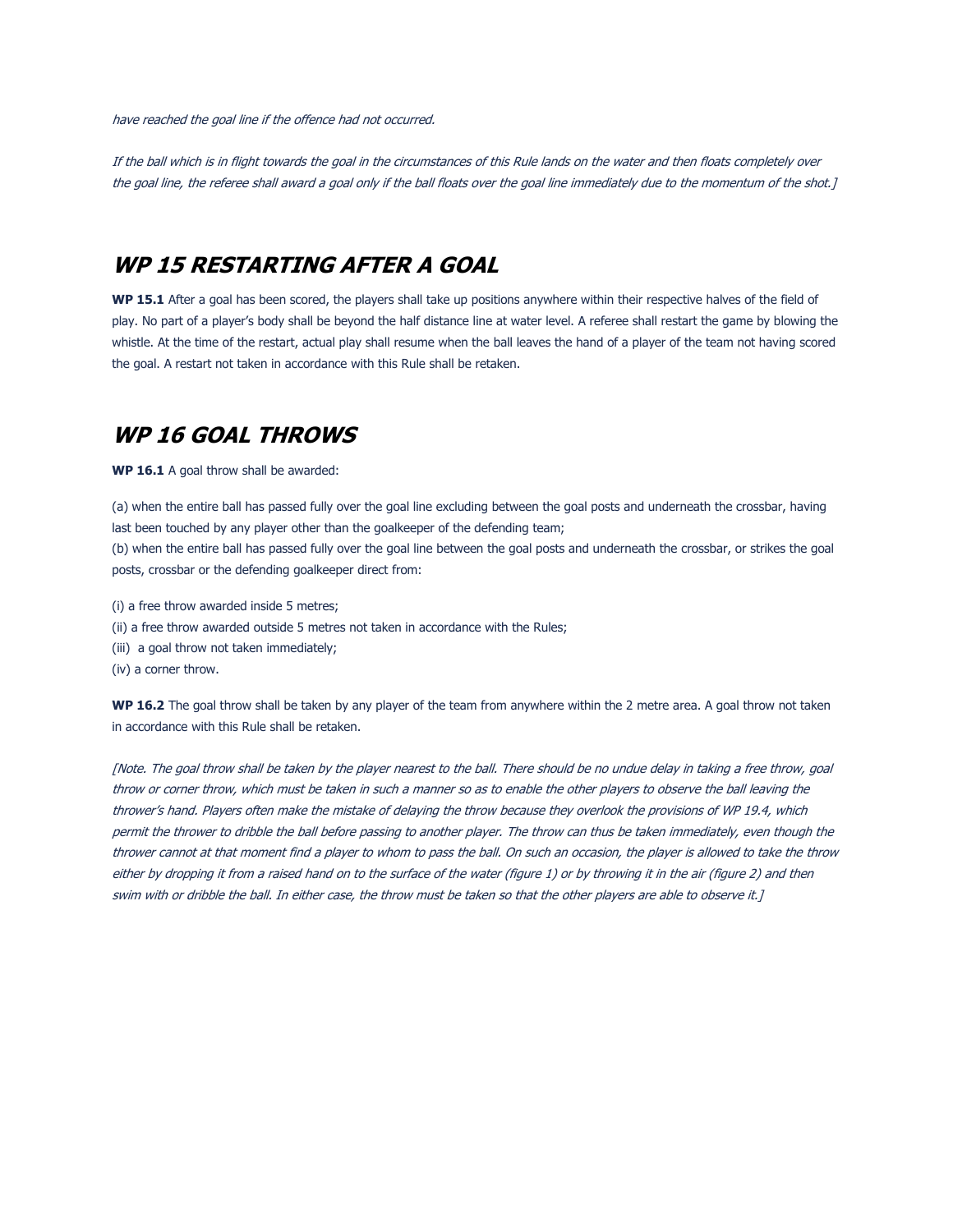

### <span id="page-12-0"></span>**WP 17 CORNER THROWS**

**WP 17.1** A corner throw shall be awarded when the entire ball has passed fully over the goal line excluding between the goal posts and underneath the crossbar, having last been touched by the goalkeeper of the defending team or when a defending player deliberately sends the ball over the goal line.

**WP 17.2** The corner throw shall be taken by a player of the attacking team from the 2 metre mark on the side nearest to which the ball crossed the goal line. The throw need not be taken by the nearest player but shall be taken without undue delay.

[Note. For method of taking throw, see note to WP 16.2]

**WP 17.3** At the taking of a corner throw no players of the attacking team shall be within the 2 metre area.

**WP 17.4** A corner throw taken from the wrong position or before the players of the attacking team have left the 2 metre area shall be retaken.

### <span id="page-12-1"></span>**WP 18 NEUTRAL THROWS**

**WP 18.1** A neutral throw shall be awarded:

(a) when, at the start of a period, a referee is of the opinion that the ball has fallen in a position to the definite advantage of one team;

(b) when one or more players of opposing teams commit an ordinary foul at the same moment which makes it impossible for the referees to distinguish which player offended first;

(c) when both referees blow their whistles at the same moment to award ordinary fouls to the opposing teams;

(d) when neither team has possession of the ball and one or more players of opposing teams commit an exclusion foul at the same moment. The neutral throw shall be taken after the offending players have been excluded;

(e) when the ball strikes or lodges in an overhead obstruction.

**WP 18.2** At a neutral throw, a referee shall throw the ball into the field of play at approximately the same lateral position as the event occurred in such a manner as to allow the players of both teams to have equal opportunity to reach the ball. A neutral throw awarded within the 2 metre area shall be taken on the 2 metre line.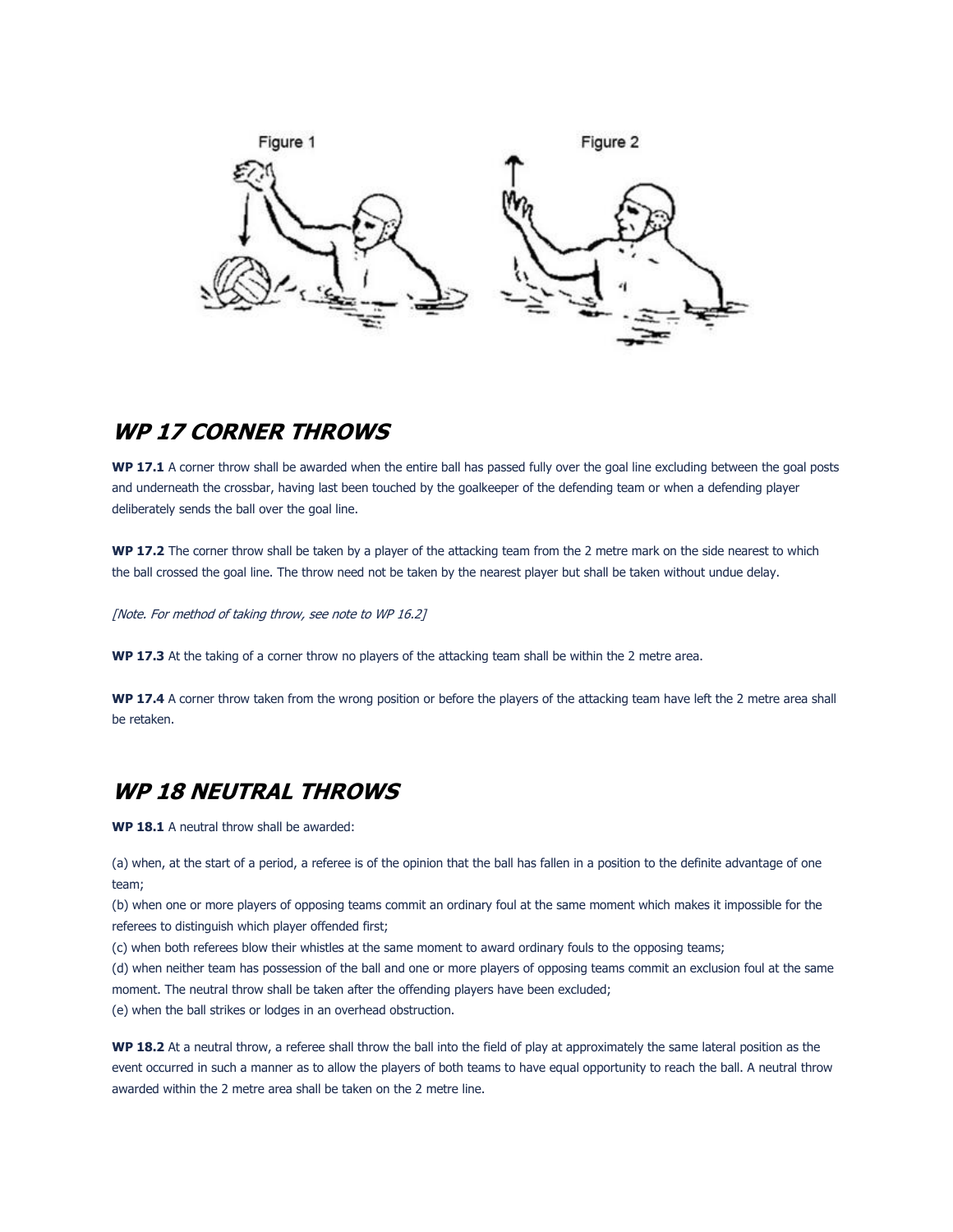**WP 18.3** If at a neutral throw the referee is of the opinion that the ball has fallen in a position to the definite advantage of one team, the referee shall call for the ball and retake the throw.

## <span id="page-13-0"></span>**WP 19 FREE THROWS**

**WP 19.1** A free throw shall be taken at the place where the foul occurred, except:

(a) if the ball is further from the defending team's goal, the free throw shall be taken from the location of the ball; (b) if the foul is committed by a defending player within the defender's 2 metre area, the free throw shall be taken on the 2 metre line opposite to where the foul was committed or, if the ball is outside the 2 metre area, from the location of the ball; (c) where otherwise provided for in the Rules.

A free throw taken from the wrong position shall be retaken.

WP 19.2 The time allowed for a player to take a free throw shall be at the discretion of the referees; it shall be reasonable and without undue delay but does not have to be immediate. It shall be an offence if a player who is clearly in a position most readily to take a free throw does not do so.

**WP 19.3** The responsibility for returning the ball to the player who is to take the free throw shall be that of the team to which the free throw is awarded.

**WP 19.4** The free throw shall be taken in a manner to enable the players to observe the ball leaving the hand of the player taking the throw, who shall also then be permitted to carry or dribble the ball before passing to another player. The ball shall be in play immediately when it leaves the hand of the player taking the free throw.

[Note. For method of taking throw, see note to WP 16.2.]

### <span id="page-13-1"></span>**WP 20 ORDINARY FOULS**

**WP 20.1** It shall be an ordinary foul to commit any of the following offences (WP 20.2 to WP 20.16), which shall be punished by the award of a free throw to the opposing team.

[Note. The referees must award ordinary fouls in accordance with the Rules to enable the attacking team to develop an advantage situation. However, the referees must have regard to the special circumstance of WP 7.3 (Advantage).]

**WP 20.2** To advance beyond the goal line at the start of a period, before the referee has given the signal to start. The free throw shall be taken from the location of the ball or, if the ball has not been released into the field of play, from the half distance line.

**WP 20.3** To assist a player at the start of a period or at any other time during the game.

**WP 20.4** To hold or push off from the goal posts or their fixtures, to hold or push off from the sides or ends of the pool during actual play or at the start of a period.

**WP 20.5** To take any active part in the game when standing on the floor of the pool, to walk when play is in progress or to jump from the floor of the pool to play the ball or tackle an opponent. This Rule shall not apply to the goalkeeper while within the goalkeeper's 5 metre area.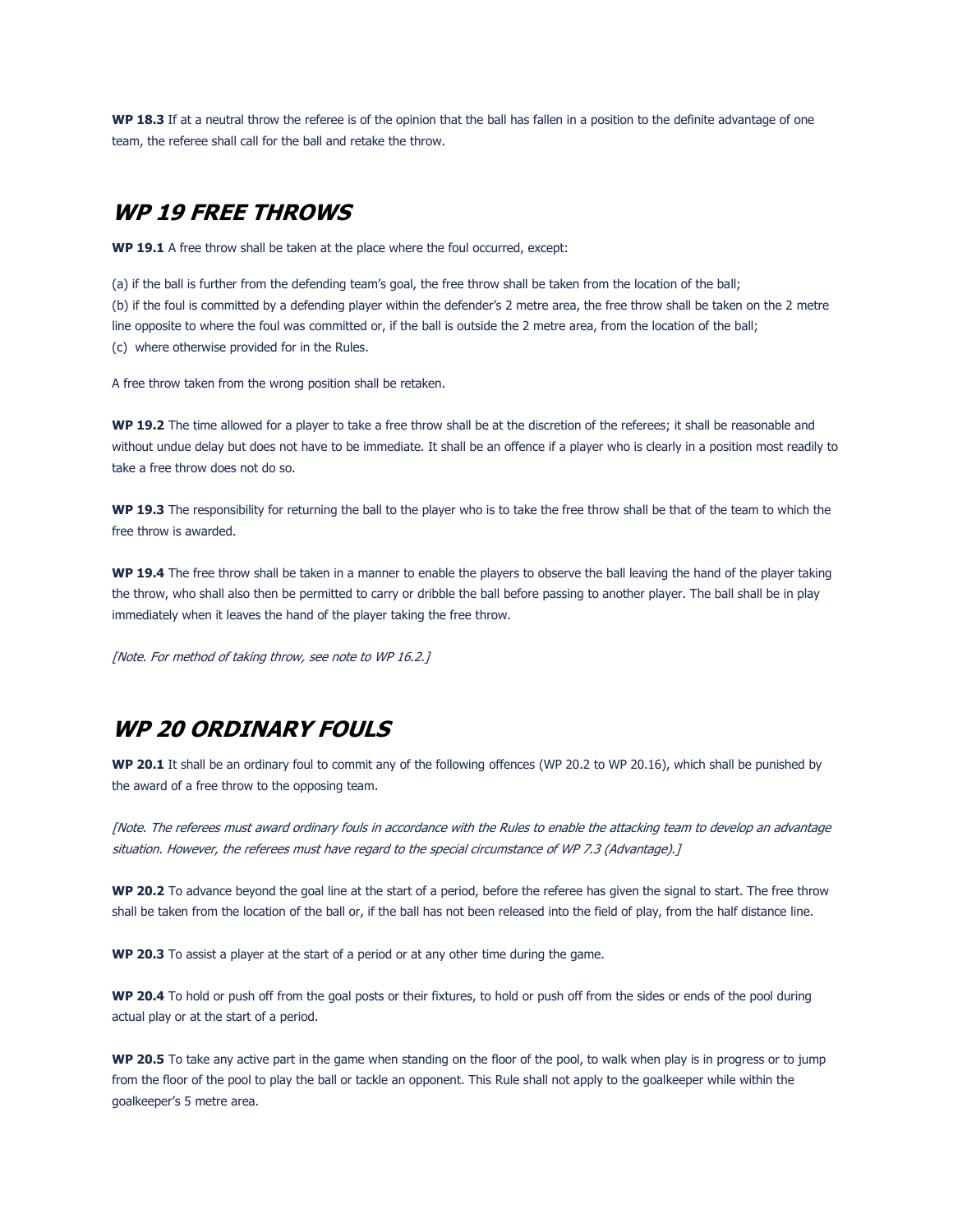**WP 20.6** To take or hold the entire ball under the water when tackled.

[Note. It is an ordinary foul to take or hold the ball under the water when tackled, even if the player holding the ball has the ball forced under the water as a result of the opponent's challenge (figure 3). It makes no difference that the ball goes under the water against the player's will. What is important is that the foul is awarded against the player who was in contact with the ball at the moment it was taken under the water. It is important to remember that the offence can only occur when a player takes the ball under when tackled. Thus, if the goalkeeper emerges high out of the water to save a shot and then while falling back takes the ball under the water, the goalkeeper has committed no offence; but if the goalkeeper then holds the ball under the water when challenged by an opponent, the goalkeeper will have committed an infringement of this Rule and if the goalkeeper's actions prevented a probable goal, a penalty throw must be awarded under WP 22.2.]



**WP 20.7** To strike at the ball with a clenched fist. This Rule shall not apply to the goalkeeper while within his 5 metre area.

WP 20.8 To play or touch the ball with two hands at the same time. This Rule shall not apply to the goalkeeper while within his 5 metre area.

**WP 20.9** To impede or otherwise prevent the free movement of an opponent who is not holding the ball, including swimming on the opponent's shoulders, back or legs. "Holding" is lifting, carrying or touching the ball but does not include dribbling the ball.

[Note. The first thing for the referee to consider is whether the opponent is holding the ball, because if the player is doing so, the player making the challenge cannot be penalized for "impeding". It is clear that a player is holding the ball if it is held raised above the water (figure 4). The player is also holding the ball if the player swims with it held in the hand or makes contact with the ball while it is lying on the surface of the water (figure 5). Swimming with the ball (dribbling), as shown in figure 6, is not considered to be holding.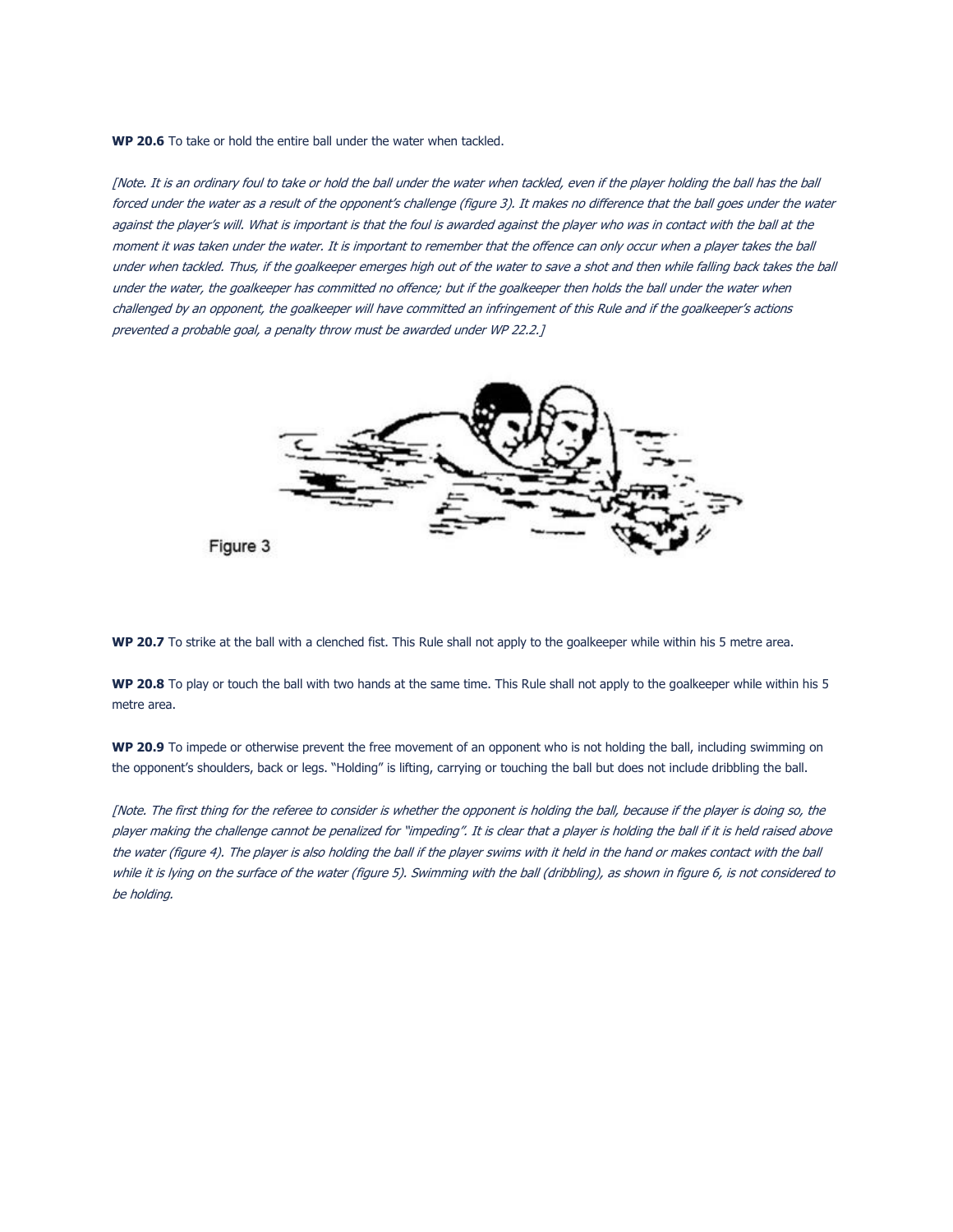

A common form of impeding is where the player swims across the opponent's legs (figure 7), thus reducing the pace at which th<sup>e</sup> opponent can move and interfering with the normal leg action. Another form is swimming on the opponent's shoulders. It must also be remembered that the foul of impeding can be committed by the player who is in possession of the ball. For example, figure 8 shows a player keeping one hand on the ball and trying to force the opponent away to gain more space. Figure 9 shows a player in possession of the ball impeding the opponent by pushing the opponent back with the head. Care must be taken with figures 8 & 9, because any violent movement by the player in possession of the ball might constitute striking or even brutality; the figures are intended to illustrate impeding without any violent movement. A player may also commit the offence of impeding even if the player is not holding or touching the ball. Figure 10 shows a player intentionally blocking the opponent with the player's body and with the arms flung open, thus making access to the ball impossible. This offence is most often committed near the boundaries of the field of play.]



Figure 9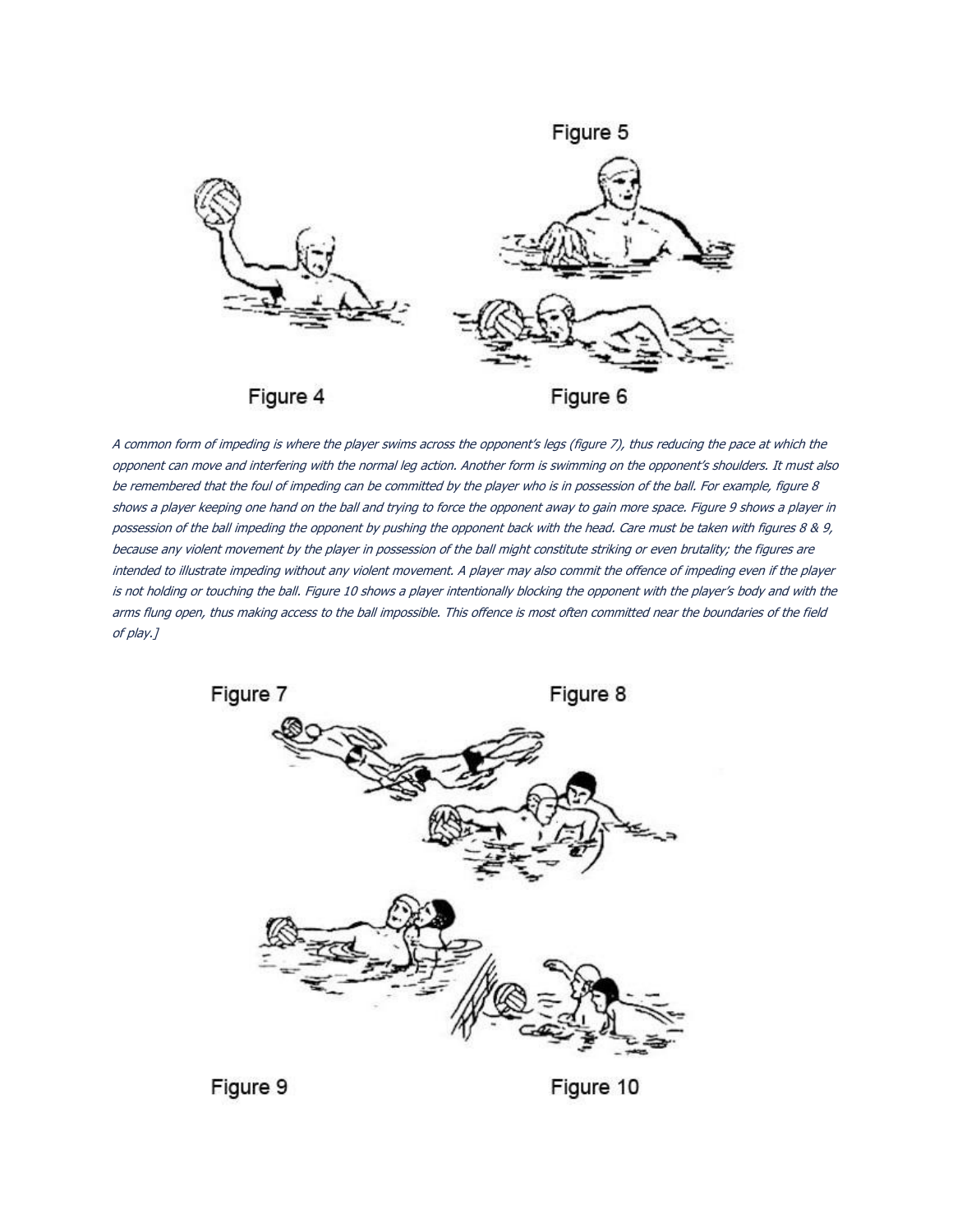**WP 20.10** To push or push off from an opponent who is not holding the ball.

[Note. Pushing can take place in various forms, including with the hand (figure 11) or with the foot (figure 12). In the cases illustrated, the punishment is a free throw for an ordinary foul. However, referees must take care to differentiate between pushing with the foot and kicking - which then becomes an exclusion foul or even brutality. If the foot is already in contact with the opponent when the movement begins, this will usually be pushing, but if the movement begins before such contact with the opponent is made, then this should generally be regarded as kicking.]



WP 20.11 To be within two metres of the opponents' goal except when behind the line of the ball. It shall not be an offence if a player takes the ball into the 2 metre area and passes it to another player who is behind the line of the ball and who shoots at goal immediately, before the first player has been able to leave the 2 metre area.

[Note. If the player receiving the pass does not shoot at goal, the player who passed the ball must immediately leave the 2 metre area to avoid being penalised under this Rule.]

**WP 20.12** To take a penalty throw other than in the prescribed manner.

[Note. See WP 23.4 for method of taking a penalty throw.]

**WP 20.13** To delay unduly when taking a free throw, goal throw or corner throw.

[Note. See note to WP 16.2]

**WP 20.14** For a goalkeeper to go or touch the ball beyond the half distance line.

**WP 20.15** To last touch the ball that goes out of the side of the field of play (including the ball rebounding from the side of the field of play above water level) except in the case of a defensive field player blocking a shot over the side of the field of play, in which case a free throw is given to the defensive team.

WP 20.16 For a team to retain possession of the ball for more than 30 seconds of actual play without shooting at their opponent's goal. The timekeeper recording the possession time shall reset the clock: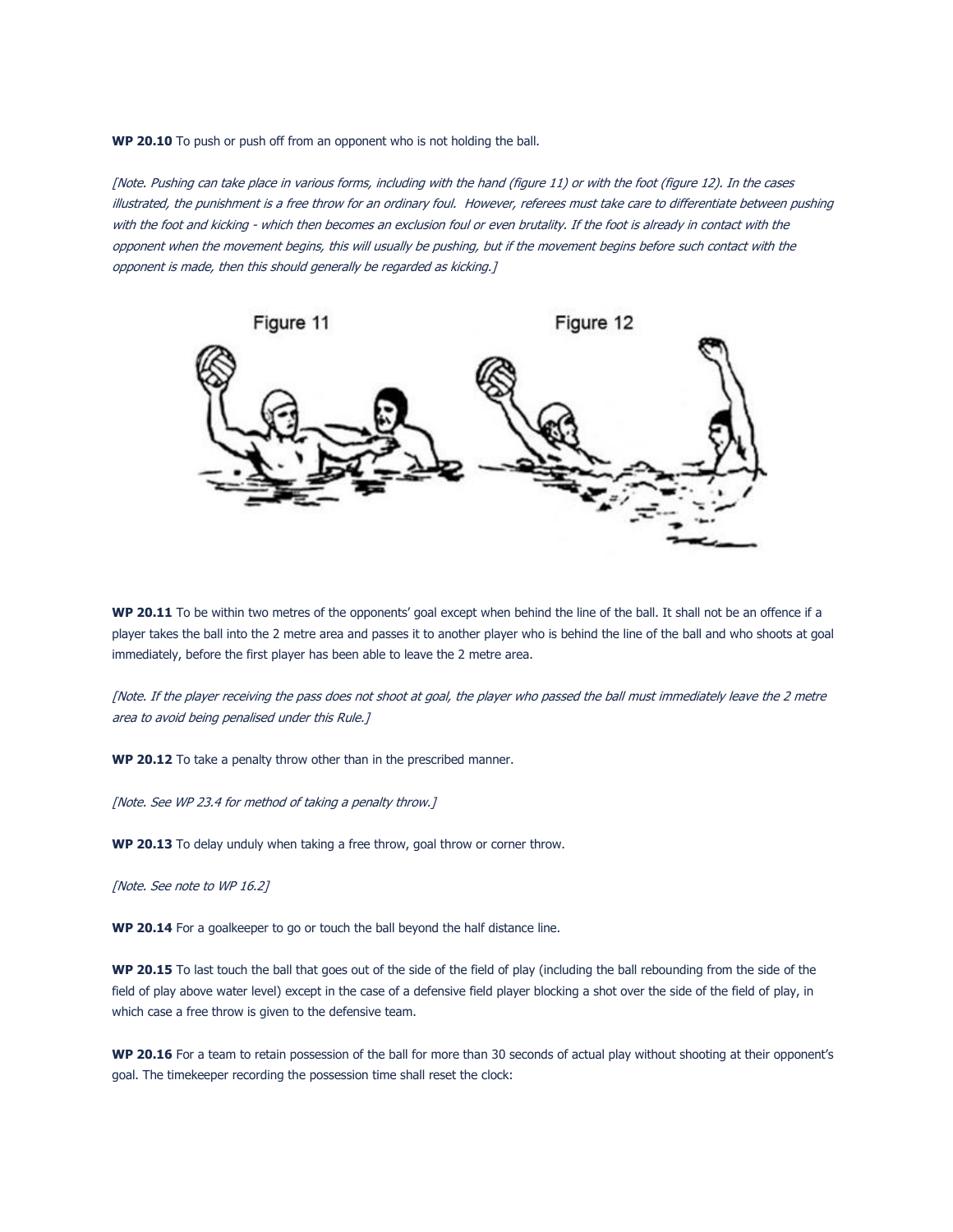(a) when the ball has left the hand of the player shooting at goal. If the ball rebounds into play from the goal post, crossbar or the goalkeeper, the possession time shall not recommence until the ball comes into the possession of one of the teams;

(b) when the ball comes into the possession of the opposing team. "Possession" shall not include the ball merely being touched in flight by an opposing player;

(c) when the ball is put into play following the award of an exclusion foul, penalty foul, goal throw, corner throw or neutral throw.

Visible clocks shall show the time in a descending manner (that is, to show the possession time remaining).

[Note. The timekeeper and referees must decide whether there was a shot goal or not but the referees have the final decision.]

### <span id="page-17-0"></span>**WP 21 EXCLUSION FOULS**

**WP 21.1** It shall be an exclusion foul to commit any of the following offences (WP 21.4 to WP 21.17), which shall be punished (except as otherwise provided by the Rules) by the award of a free throw to the opposing team and the exclusion of the player who committed the foul.

**WP 21.2** The excluded player shall move to the re-entry area nearest to the player's own goal line without leaving the water. An excluded player who leaves the water (other than following the entry of a substitute) shall be deemed guilty of an offence under WP 21.10 (Misconduct).

[Note. An excluded player (including any player excluded under the Rules for the remainder of the game) shall remain in the water and move (which may include swimming underwater) to the re-entry position nearest to the player's own goal line without interfering with the play. The player may leave from the field of play at any point and then swim to reach the re-entry area provided the player does not interfere with the alignment of the goal.

On reaching the re-entry area, the excluded player shall be required to visibly rise to the surface of the water before the player (or a substitute) shall be permitted to re-enter in accordance with the Rules. However, it shall not be necessary for the excluded player to then remain in the re-entry area to await the arrival of an intended substitute.]

**WP 21.3** The excluded player or a substitute shall be permitted to re-enter the field of play after the earliest occurrence of one of the following:

(a) when 20 seconds of actual play have elapsed, at which time the secretary shall raise the appropriate flag provided that the excluded player has reached the re-entry area in accordance with the Rules;

(b) when a goal has been scored;

(c) when the excluded player's team has retaken possession of the ball (which means receiving control of the ball) during actual play, at which time the defensive referee shall signal re-entry by a hand signal;

(d) when the excluded player's team is awarded a free throw or goal throw, the referee's signal to award the throw qualifies as the re-entry signal, provided that the excluded player has reached the re-entry area in accordance with the Rules.

The excluded player or a substitute shall be permitted to re-enter the field of play from the re-entry area nearest to the player's own goal line, provided that:

- (a) the player has received a signal from the secretary or a referee;
- (b) the player shall not jump or push off from the side or wall of the pool or field of play;

(c) the player shall not affect the alignment of the goal;

(d) a substitute shall not be permitted to enter in the place of an excluded player until that player has reached the re-entry area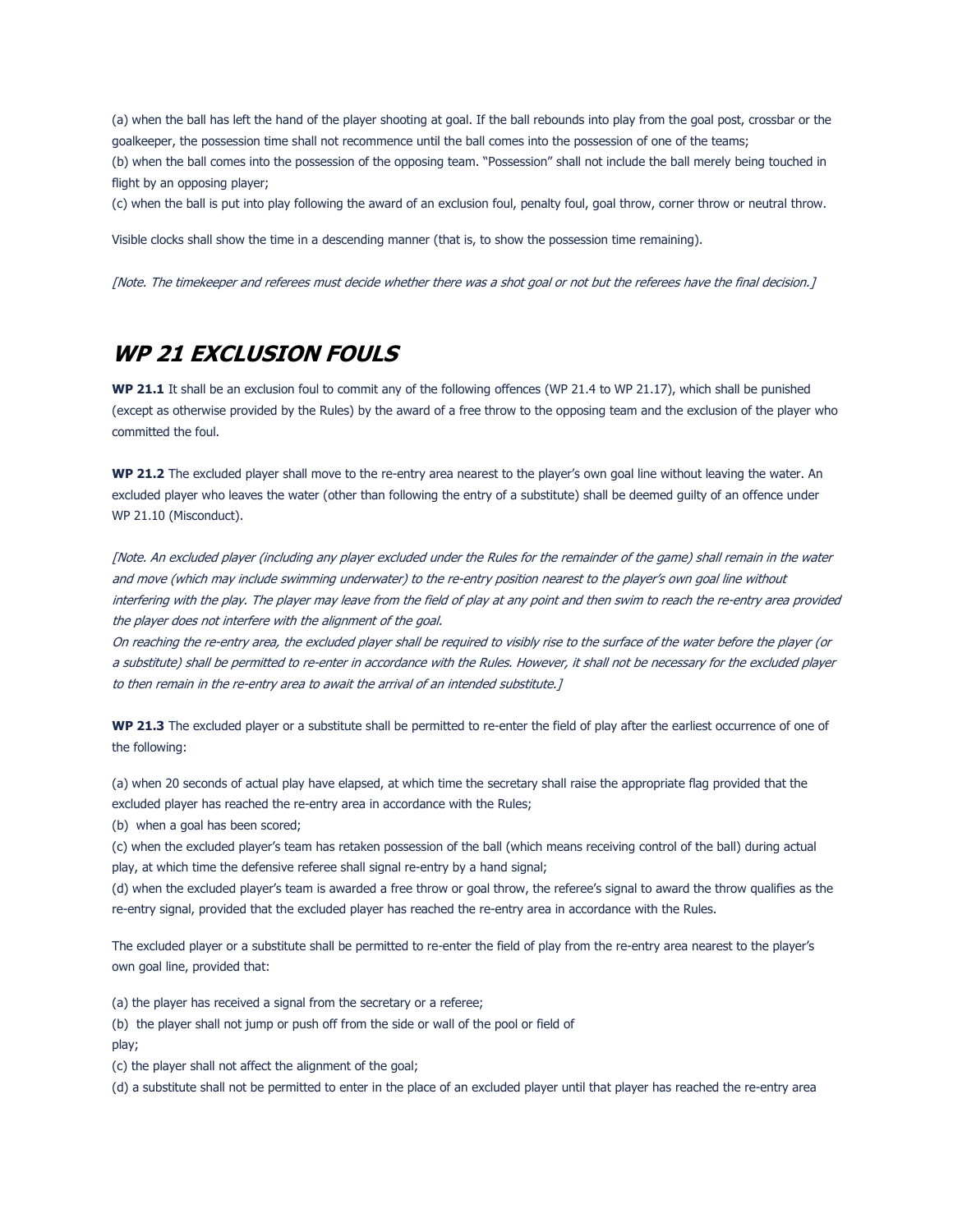nearest to the player's own goal line except between periods, after a goal, or during a timeout; (e) after a goal has been scored an excluded player or a substitute may re-enter the field of play from any place.

These provisions shall also apply to the entry of a substitute when the excluded player has received three personal fouls or has otherwise been excluded from the remainder of the game in accordance with the Rules.

[Note. A substitute shall not be signalled in by a referee and nor shall the secretary signal the expiration of 20 seconds exclusion period until the excluded player has reached the re-entry area nearest to the player's own goal line. This shall also apply to the reentry of a substitute who is to replace a player excluded from the remainder of the game. In the event of an excluded player failing to return to the player's re-entry area, a substitute shall not be permitted to enter until a goal has been scored or at the end of a period or during a timeout..

The primary responsibility for giving the signal for the re-entry of an excluded player or a substitute is with the defensive referee. However, the attacking referee may also assist in this regard and the signal of either referee shall be valid. If a referee suspects an improper re-entry or the goal judge signals such an improper re-entry, then the referee should first be satisfied that the other referee had not signalled the re-entry.

Before giving the signal for the re-entry of an excluded player or a substitute, the defensive referee should wait momentarily in case the attacking referee whistles to restore possession to the opponent's team.

A change of possession does not occur merely because of the end of a period, but an excluded player or substitute shall be eligible to re-enter if the team wins the ball at the swim up at the start of the next period. If a player is excluded when the end of a period is signalled, the referees and the secretary shall ensure that the teams have the correct number of players before signalling for the restart.]

**WP 21.4** For a player to leave the water or sit or stand on the steps or side of the pool during play, except in the case of accident, injury, illness or with the permission of a referee.

**WP 21.5** To interfere with the taking of a free throw, goal throw or corner throw, including:

(a) intentionally to throw away or fail to release the ball to prevent the normal progress of the game; (b) any attempt to play the ball before it has left the hand of the thrower.

[Note. A player is not to be penalised under this Rule if the player does not hear the whistle as a result of being under the water. The referees must determine if the actions of the player are intentional.

Interference with a throw may take place indirectly when the ball is hampered, delayed or prevented from reaching the player who is to take the throw, or it may occur when the execution of the throw is interfered with by an opponent blocking the direction of the throw (figure 13) or by disturbing the actual movement of the thrower (figure 14). For interference with a penalty throw, see also WP 21.16.]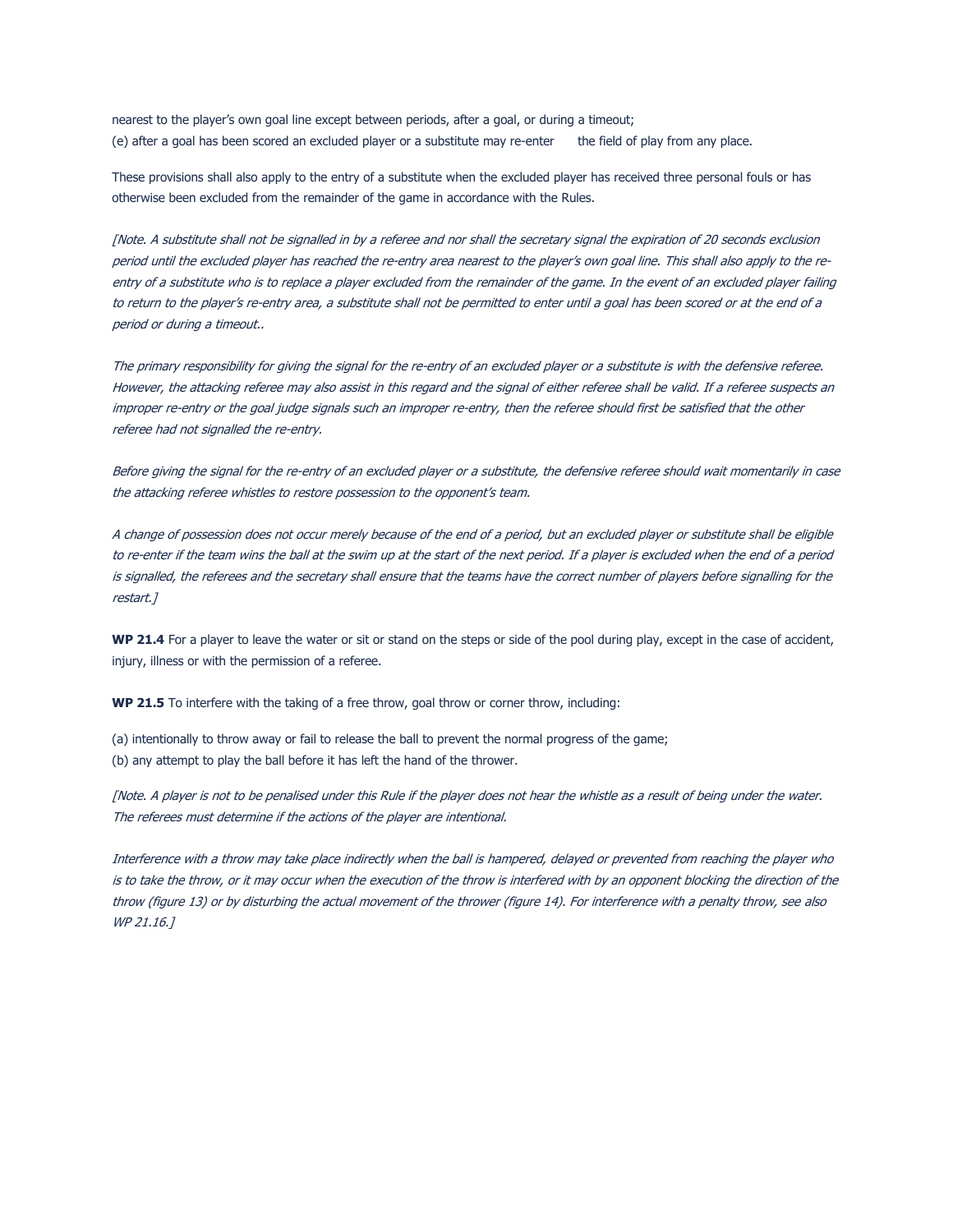

**WP 21.6** To attempt to block a pass or shot with two hands outside the 5 metre area.

**WP 21.7** To splash in the face of an opponent intentionally.

[Note. Splashing is frequently used as an unfair tactic but is often only penalised in the obvious situation when players are facing one another (see figure 15). However, it can also occur less obviously when a player produces a curtain of water with an arm, seemingly without deliberate intent, in an attempt to block the view of the opponent who is about to shoot at goal or to make <sup>a</sup> pass.



The punishment for intentionally splashing an opponent is exclusion under WP 21.7 or a penalty throw under WP 22.2 if the opponent is inside the 5 metre area and is attempting to shoot at goal. Whether to award a penalty throw or an exclusion is decided solely by the positioning and actions of the attacking player; whether the offending player is inside the 5 metre area or outside is not a decisive factor.]

**WP 21.8** To hold, sink or pull back an opponent who is not holding the ball. "Holding" is lifting, carrying or touching the ball, but does not include dribbling the ball.

[Note. The correct application of this Rule is very important both as to the presentation of the game and in arriving at a proper and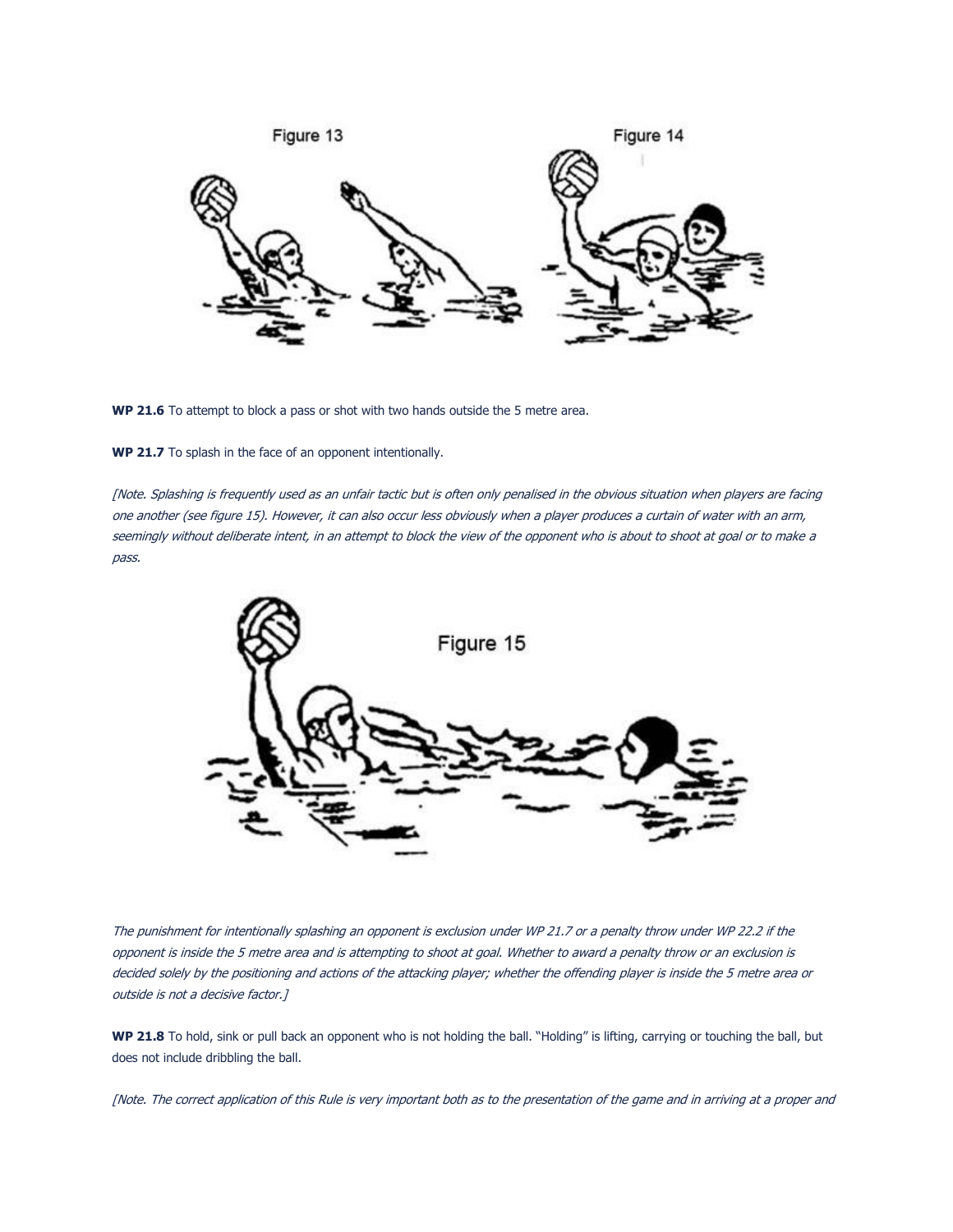fair result. The wording of the Rule is clear and explicit and can only be interpreted in one way: to hold (figure 16), sink (figure 17) or pull back (figure 18) an opponent who is not holding the ball is an exclusion foul. It is essential that referees apply this Rule correctly, without personal arbitrary interpretation, to ensure that the proper limits to rough play are not exceeded. In addition, referees must note that an infringement of WP 21.8 within the 5 metre area which prevents a probable goal must be punished by the award of a penalty throw.]



**WP 21.9** To kick or strike an opponent intentionally or make disproportionate movements with that intent.

[Note. The offence of kicking or striking can take a number of different forms, including being committed by a player in possession of the ball or by an opposing player; possession of the ball is not a decisive factor. What is important is the action of the offending player, including if the player makes disproportionate movements in an attempt to kick or strike, even if the player fails to make contact.

One of the most serious acts of striking is elbowing backwards (figure 19), which can result in serious injury to the opponent. Similarly, serious injury can occur when a player intentionally heads back into the face of an opponent who is marking the player closely. In these circumstances, the referee would also be justified in punishing the offence under WP 21.11 (Brutality) rather than under WP 21.9]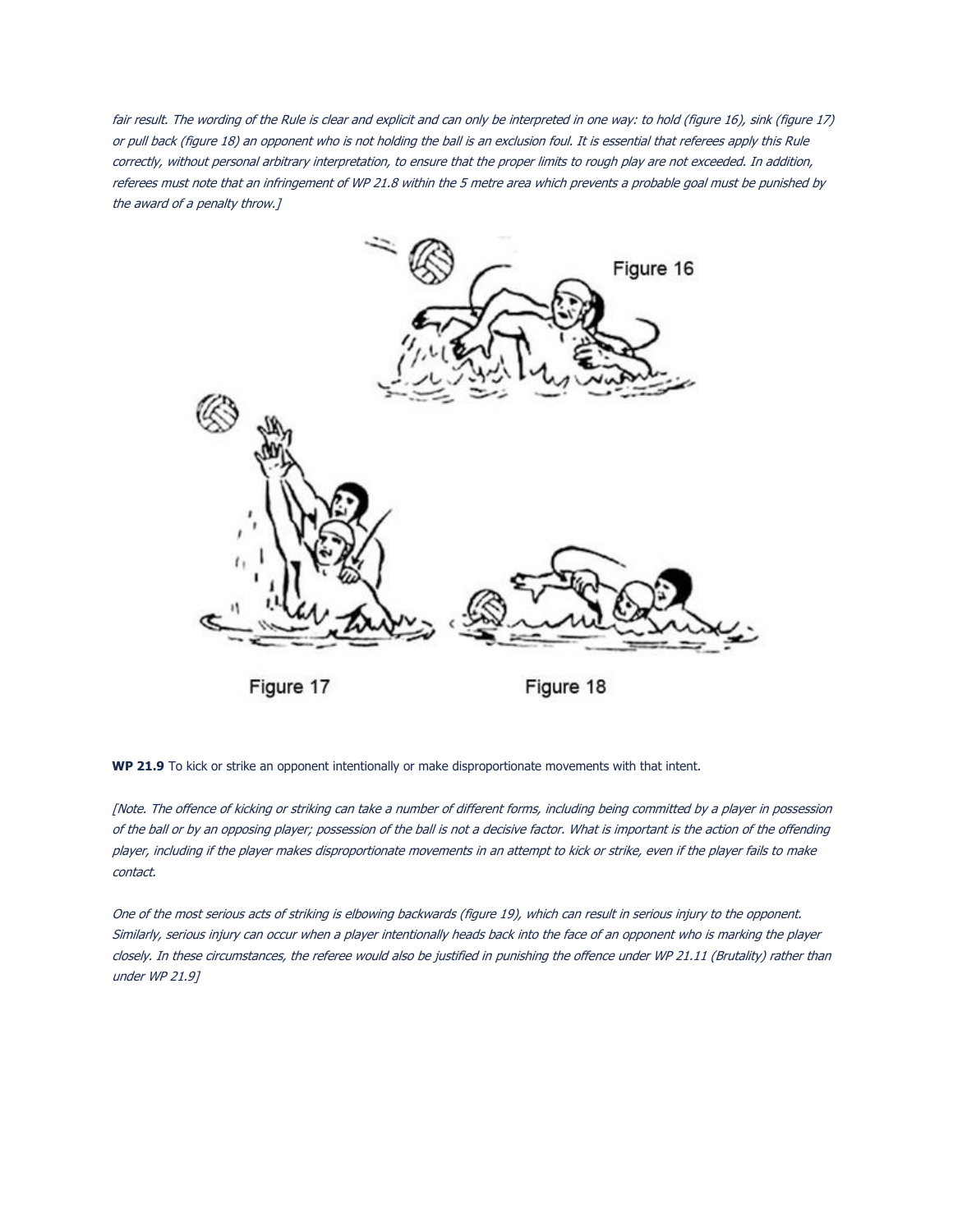

**WP 21.10** To be guilty of misconduct, including the use of unacceptable language, aggressive or persistent foul play, to refuse obedience to or show disrespect for a referee or official, or behaviour against the spirit of the Rules and likely to bring the game into disrepute. The offending player shall be excluded from the remainder of the game, with substitution after the earliest occurrence referred to in WP 21.3, and must leave the competition area.

[Note. If a player commits any offence mentioned in this rule during the interval between periods, during a timeout, or after a goal, the player shall be excluded for the remainder of the game and a substitute shall be eligible to re-enter immediately prior to the restart of the game as all these situations are considered to be interval time. Play will restart in the normal manner.]

**WP 21.11** To commit an act of brutality (including to play in a violent manner, kicking, striking or attempting to kick or strike with malicious intent) against an opponent or official, whether during actual play, during any stoppages, timeouts, after a goal has been scored or during intervals between periods of play.

Should this occur during the game the offending player shall be excluded from the remainder of the game and must leave the competition area and a penalty throw awarded to the opposing team. The offending player may be substituted when four minutes of actual play have elapsed.

Should the incident occur during any stoppage, timeout, after a goal or interval between periods of play, the player shall be excluded for the remainder of a game and must leave the competition area. No penalty throw shall be awarded. The offending player may be substituted when four (4) minutes of actual play have elapsed and play will restart in the normal manner.

If the referee/s call simultaneous brutalities or actions of play in a violent manner on players of opposing teams during play, both players are excluded for the remainder of the game with substitution after four (4) minutes of actual play have elapsed. The team, which had possession of the ball, will first shoot a penalty throw followed by the other team shooting a penalty throw. After the second penalty throw, the team, which had possession of the ball, will restart play with a free throw on or behind the half distance line.

**WP 21.12** In the case of simultaneous exclusion of players of opposing teams during play, both players are excluded for 20 seconds. The 30 second possession clock is reset and play is restarted with a free throw to the team which had possession of the ball. If neither team had possession when the simultaneous exclusions were called, play shall be restarted with a neutral throw.

[Note. Both players excluded under this Rule, shall be permitted to re-enter at the next earliest occurrence referred to in WP 21.3 or at the next change of possession.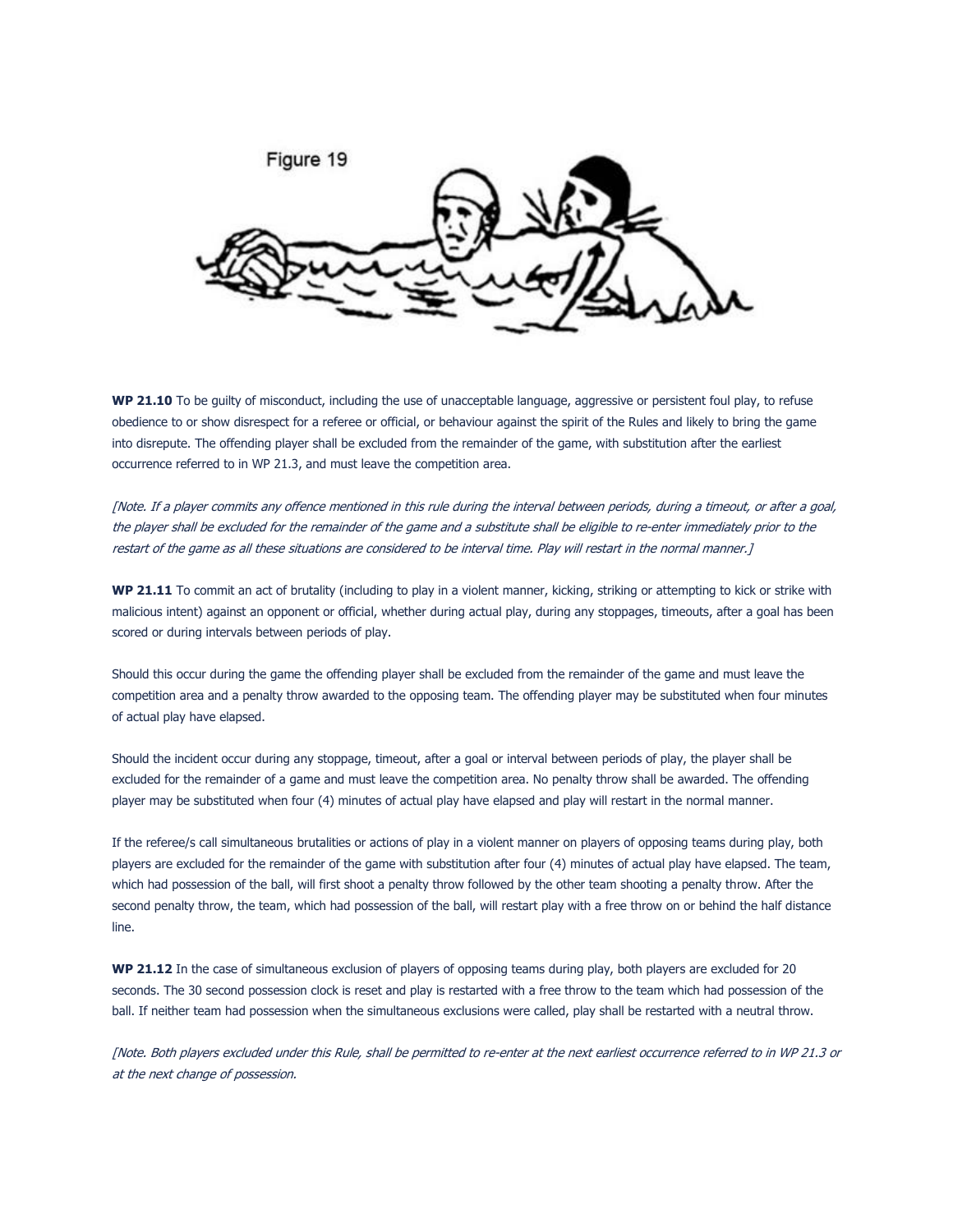If two players have been excluded under this Rule and are eligible to re-enter, the defensive referee may wave in the player as soon as that player is ready to re-enter. The referee does not have to wait until both players are ready to re-enter.]

**WP 21.13** For an excluded player to re-enter or a substitute to enter the field of play improperly, including:

(a) without having received a signal from the secretary or referee;

- (b) from any place other than the player's own re-entry area, except where the Rules provide for immediate substitution;
- (c) by jumping or pushing off from the side or wall of the pool or field of play;
- (d) by affecting the alignment of the goal.

If this offence is committed by a player of the team not in possession of the ball, the offending player shall be excluded and a penalty throw awarded to the opposing team. This player receives only one personal foul, which should be marked by the secretary as exclusion penalty.

If this offence is committed by a player of the team in possession of the ball, the offending player shall be excluded and a free throw awarded to the opposing team.

**WP 21.14** To interfere with the taking of a penalty throw. The offending player shall be excluded from the remainder of the game with substitution after the earliest occurrence referred to in WP 21.3 and the penalty throw shall be maintained or re-taken as appropriate.

[Note. The most common form of interference with a penalty throw is when an opponent aims a kick at the player taking the throw, just as the throw is about to be taken. It is essential for the referees to ensure that all players are at least 2 metres from the thrower, to prevent such interference taking place. The referee should also allow the defending team the first right to take position.]

**WP 21.15** For the defending goalkeeper to fail to take up the correct position on the goal line at the taking of a penalty throw having been ordered once to do so by the referee. Another defending player may take the position of the goalkeeper but without the goalkeeper's privileges or limitations.

**WP 21.16** When a player is excluded, the exclusion period shall commence immediately when the ball has left the hand of the player taking the free throw or when the ball has been touched following a neutral throw.

**WP 21.17** If an excluded player intentionally interferes with play, including affecting the alignment of the goal, a penalty throw shall be awarded to the opposing team and a further personal foul awarded against the excluded player. If the excluded player does not commence leaving the field of play almost immediately, the referee may deem this to be intentional interference under this Rule.

**WP 21.18** In the event of the game continuing into extra time, the exclusion period of any excluded player shall also continue into the extra time. Personal fouls awarded during the periods of normal time shall also carry forward into extra time and any player excluded under the Rules from the remainder of the game shall not be permitted to take part in any periods of extra time.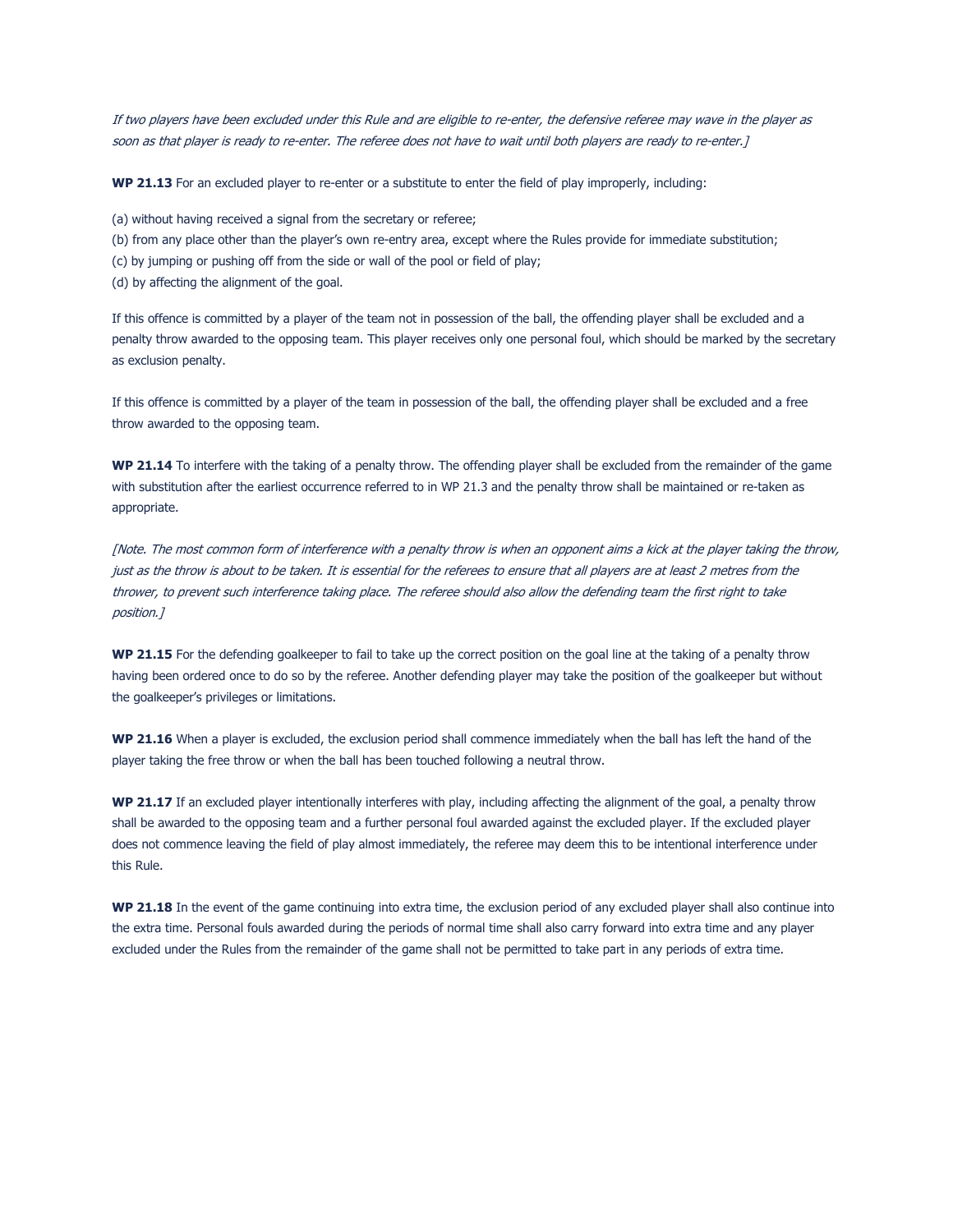# <span id="page-23-0"></span>**WP 22 PENALTY FOULS**

**WP 22.1** It shall be a penalty foul to commit any of the following offences (WP 22.2 to WP 22.7), which shall be punished by the award of a penalty throw to the opposing team.

**WP 22.2** For a defending player to commit any foul within the 5 metre area but for which a goal would probably have resulted. [Note. In addition to other offences preventing a probable goal, it is an offence within the meaning of this Rule:

(a) for a goalkeeper or other defending player to pull down or otherwise displace the goal (figure 20);

(b) for a defending player to attempt to block a shot or pass with two hands (figure 21);

(c) for a defending player to play the ball with a clenched fist (figure 22);

(d) for a goalkeeper or other defending player to take the ball under the water when tackled.

It is important to note that while the fouls described above, and other fouls such as holding, pulling back, impeding, etc., would normally be punished by a free throw (and exclusion if appropriate), they become penalty fouls if committed within the 5 metre area by a defending player if a probable goal would otherwise have been scored.]



**WP 22.3** For a defending player within the 5 metre area to kick or strike an opponent or to commit an act of brutality. In the case of brutality, the offending player shall also be excluded from the remainder of the game, and a substitute may enter the field of play after four minutes of actual play have elapsed, in addition to the award of the penalty throw.

**WP 22.4** For an excluded player intentionally to interfere with play, including affecting the alignment of the goal.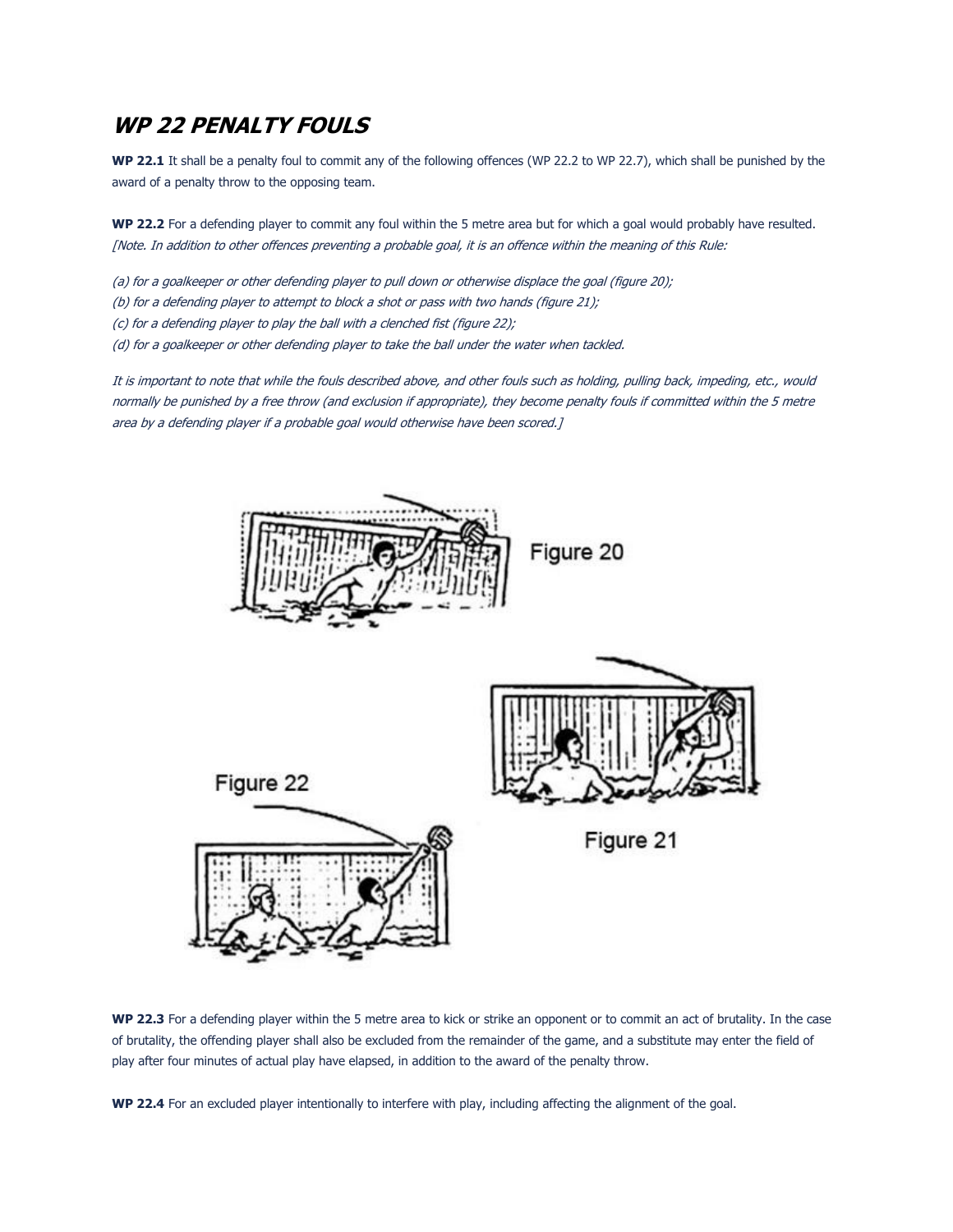**WP 22.5** For a goalkeeper or any other defending player to pull over the goal completely with the object of preventing a probable goal. The offending player shall also be excluded from the remainder of the game, with substitution after the earliest occurrence referred to in WP 21.3.

**WP 22. 6** For a player or substitute who is not entitled under the Rules to participate in the play at that time to enter the field of play. The offending player shall also be excluded from the remainder of the game with substitution. The substitute may enter the field of play after the earliest occurrence referred to in WP 21.3.

**WP 22.7** For the coach of the team not in possession of the ball to request a timeout or for a team official to take any action to prevent a probable goal; except that no personal foul shall be recorded for this offence.

**WP 22.8** If in the last minute of the game a penalty throw is awarded to a team, the coach may elect to maintain possession of the ball and be awarded a free throw. The timekeeper recording possession time shall reset the clock.

[Note. It is the responsibility of the coach to give a clear signal without delay if the team wishes to maintain possession of the ball in accordance with this Rule.]

### <span id="page-24-0"></span>**WP 23 PENALTY THROWS**

**WP 23.1** A penalty throw shall be taken by any player of the team to which it is awarded, except the goalkeeper, from any point on the opponents' 5 metre line.

**WP 23.2** All players shall leave the 5 metre area and shall be at least two metres from the player taking the throw. On each side of the player taking the throw, one player of the defending team shall have the first right to take position. The defending goalkeeper shall be positioned between the goal posts with no part of his body beyond the goal line at water level. Should the goalkeeper be out of the water, another player may take the position of the goalkeeper but without the goalkeeper's privileges and limitations.

**WP 23.3** When the referee controlling the taking of the throw is satisfied that the players are in their correct positions the referee shall signal for the throw to be taken, by whistle and by simultaneously lowering the arm from a vertical to a horizontal position.

[Note. The lowering of the arm at the same time as the signal by whistle makes it possible under any conditions, even amidst noise by spectators, to execute the throw in accordance with the Rules. As the arm is lifted, the player taking the throw will concentrate, for the player knows that the signal will follow immediately.]

**WP 23.4** The player taking the penalty throw shall have possession of the ball and shall immediately throw it with an uninterrupted movement directly at the goal. The player may take the throw by lifting the ball from the water (figure 23) or with the ball held in the raised hand (figure 24) and the ball may be taken backwards from the direction of the goal in preparation for the forward throw, provided that the continuity of the movement shall not be interrupted before the ball leaves the thrower's hand.

[Note. There is nothing in the Rules to prevent a player taking the throw with the player's back to the goal while the player adopts a half screw or full screw action.]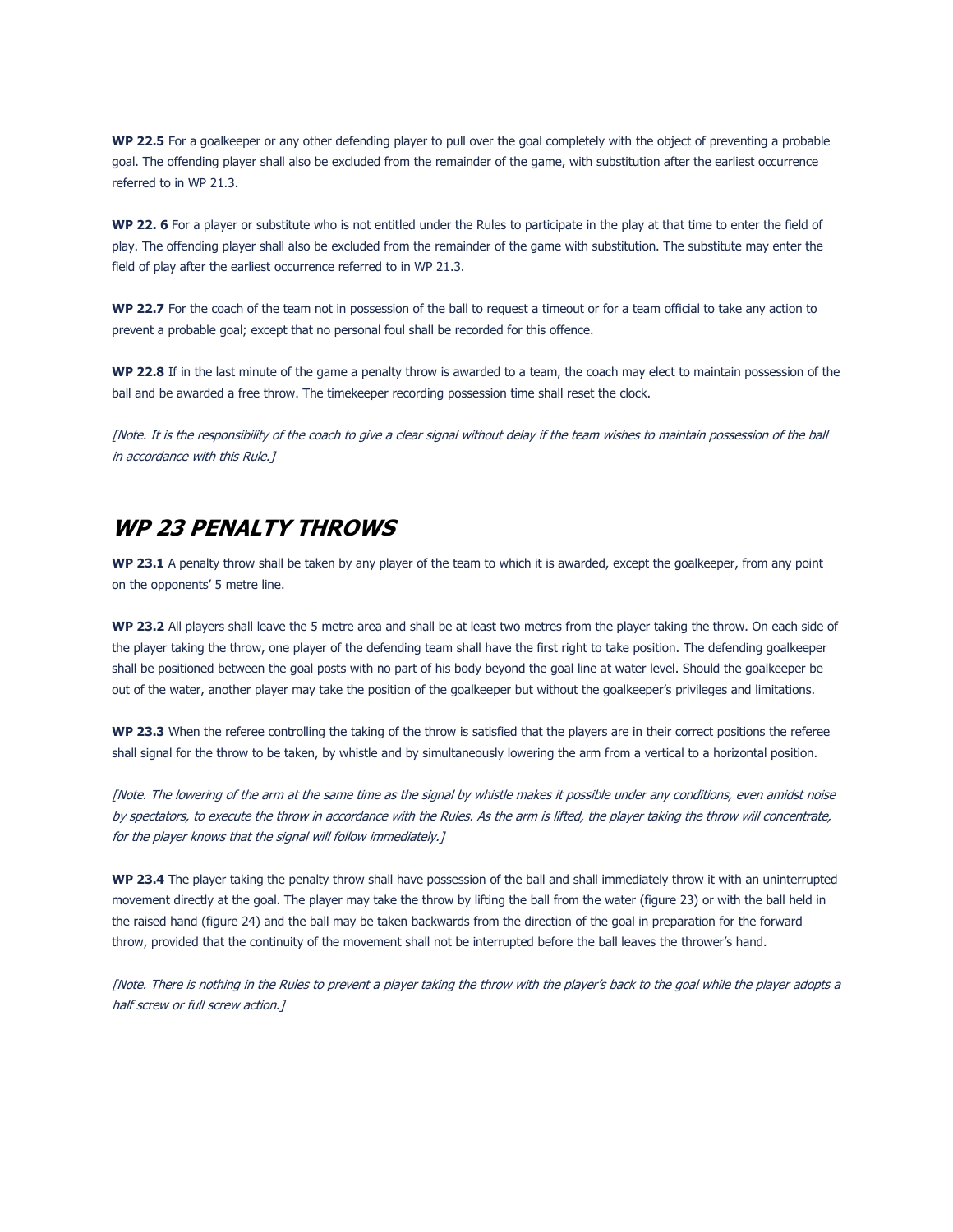

**WP 23.5** If the ball rebounds from the goal post, crossbar or goalkeeper it remains in play and it shall not be necessary for another player to play or touch the ball before a goal can be scored.

**WP 23.6** If at precisely the same time as the referee awards a penalty throw the timekeeper whistles for the end of a period, all players except the player taking the throw and the defending goalkeeper shall leave the water before the penalty throw is taken. In this situation, the ball shall immediately be dead should it rebound into play from the goal post, crossbar or the goalkeeper.

# <span id="page-25-0"></span>**WP 24 PERSONAL FOULS**

**WP 24.1** A personal foul shall be recorded against any player who commits an exclusion foul or penalty foul. The referee shall indicate the offending player's cap number to the secretary.

**WP 24.2** Upon receiving a third personal foul, a player shall be excluded from the remainder of the game with substitution after the earliest occurrence referred to in WP 21.3. If the third personal foul is a penalty foul, the entry of the substitute shall be immediate.

### <span id="page-25-1"></span>**WP 25 ACCIDENT, INJURY AND ILLNESS**

**WP 25.1** A player shall only be allowed to leave the water, or sit or stand on the steps or side of the pool during play in the case of accident, injury, illness or with the permission of a referee. A player who has left the water legitimately may re-enter from the reentry area nearest his own goal line at an appropriate stoppage, with the permission of a referee.

**WP 25.2** If a player is bleeding, the referee shall immediately order the player out of the water with the immediate entry of a substitute and the game shall continue without interruption. After the bleeding has stopped, the player is permitted to be a substitute in the ordinary course of the game.

**WP 25.3** If accident, injury or illness, other than bleeding, occurs, a referee may at the referee's discretion suspend the game for not more than three minutes, in which case the referee shall instruct the timekeeper as to when the stoppage period is to commence.

**WP 25.4** Should the game be stopped through accident, injury, illness, bleeding or other unforeseen reason, the team in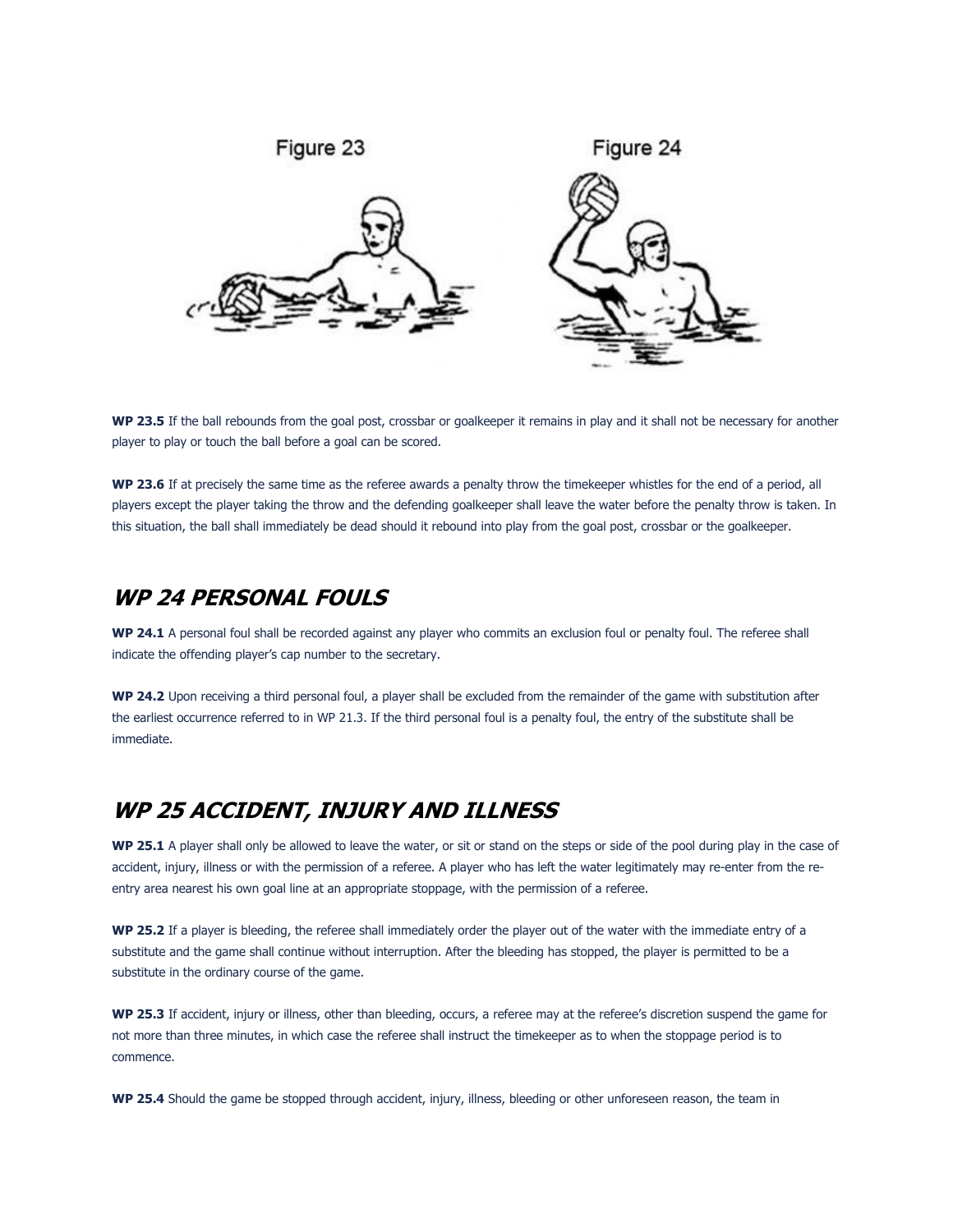possession of the ball at the time of the stoppage shall put the ball into play at the place of stoppage when the play is resumed.

**WP 25.5** Except in the circumstances of WP 25.2 (bleeding), the player shall not be allowed to take further part in the game if a substitute has entered.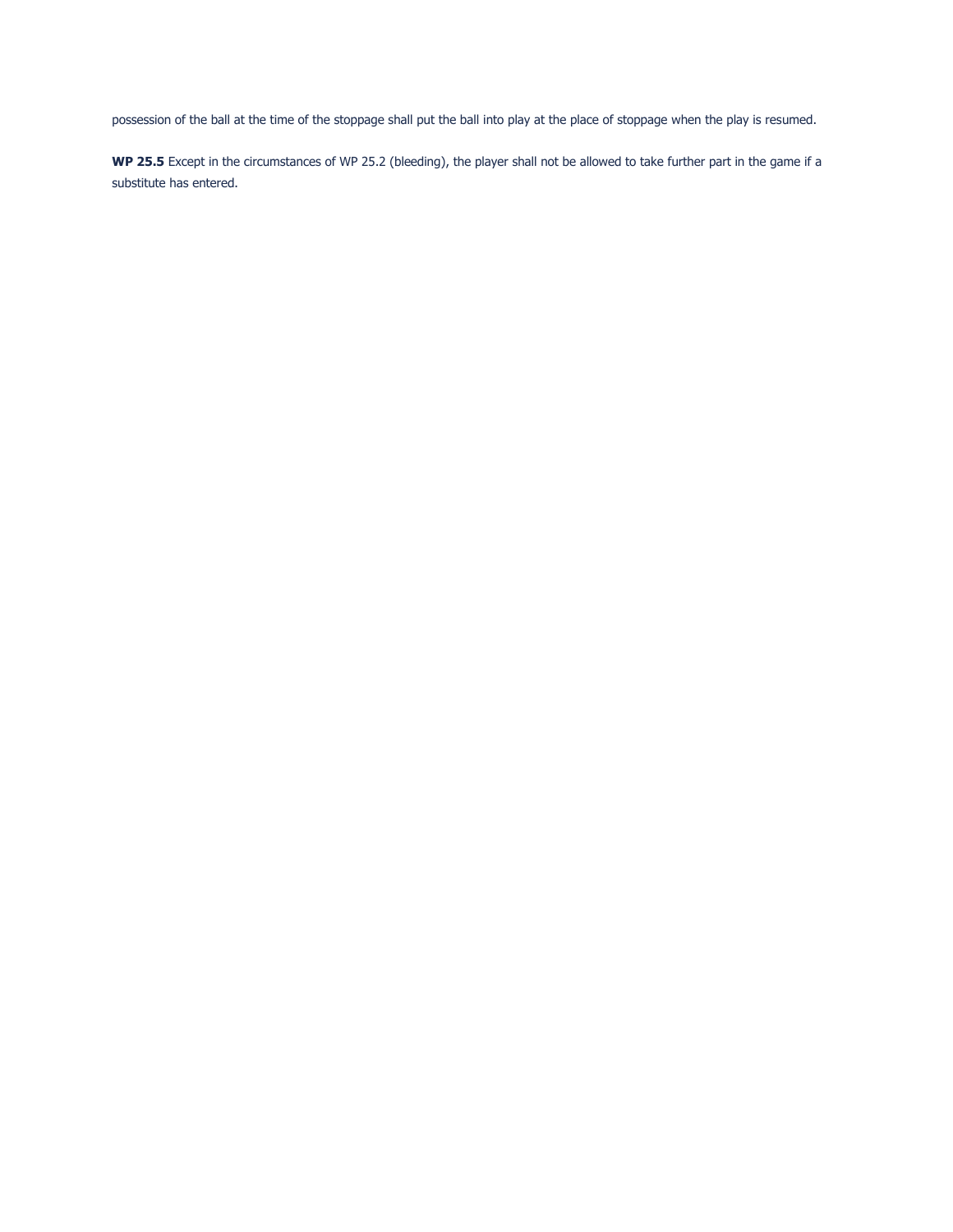# <span id="page-27-0"></span>**APPENDIX A - INSTRUCTIONS FOR THE USE OF TWO REFEREES**

**1.** The referees are in absolute control of the game and shall have equal powers to declare fouls and penalties. Differences of opinion of the referees shall not serve as a basis for protest or appeal.

**2.** The committee or organisation appointing the referees shall have power to designate the side of the pool from which each referee shall officiate. Referees shall change sides of the pool before the start of any period when the teams do not change ends.

**3.** At the start of the game and of each period, the referees will position themselves on the respective five (5) metre line. The starting signal shall be given by the referee on the same side as the official table.

**4.** After a goal, the signal to restart shall be given by the referee who was controlling the attacking situation when the goal was scored. Before restarting, the referees shall ensure that any substitutions have been completed.

**5.** Each referee shall have the power to declare fouls in any part of the field of play but each referee shall give their primary attention to the offensive situation attacking the goal to their right. The referee not controlling the attacking situation (the defensive referee) shall maintain a position no closer to the goal being attacked than that player of the attacking team furthest back from the goal.

**6.** When awarding a free throw, goal throw or corner throw, the referee making the decision shall blow the whistle and both referees shall indicate the direction of the attack, to enable players in different parts of the pool to see quickly which team has been awarded the throw. The referee making the decision shall point to where the throw is to be taken if the ball is not at that position. Referees shall use the signals set out in Appendix B to indicate the nature of the fouls which they are penalising.

**7.** If, in the referee's opinion, a player persists in playing in an unsporting manner or engages in simulation, the referee shall issue a yellow card to the offending player. Should the action continue, the referee will issue the player with a red card visible to both the field of play and the table as this is deemed to be misconduct. The referee then signals the excluded player's cap number to the table.

**8.** The signal for a penalty throw to be taken shall be made by the attacking referee, except that a player who wishes to take the throw with the left hand may request the defensive referee to make the signal.

**9.** When simultaneous free throws are awarded by both referees to the same team, the award shall go to the player awarded the throw by the attacking referee.

**10.** When simultaneous awards are made for ordinary fouls but for opposing teams, the award shall be a neutral throw, to be taken by the attacking referee.

**11.** When simultaneous awards are made by both referees and one is for an ordinary foul and the other is for an exclusion foul or penalty foul, the exclusion foul or penalty foul award shall be applied.

**12.** When players of both teams commit an exclusion foul simultaneously during play, the referees shall call the ball from the water and make sure both teams and the secretaries know who is excluded. The 30 second possession clock is reset and play is restarted with a free throw to the team which had possession of the ball. If neither team had possession when the simultaneous exclusions were called, play shall be restarted with a neutral throw.

**13.** In the event of simultaneous awards of penalty throws to both teams, the first throw shall be taken by the team last in possession of the ball. After the second penalty throw has been taken, the game will restart with the team which had possession of the ball receiving a free throw at on or behind the half distance line.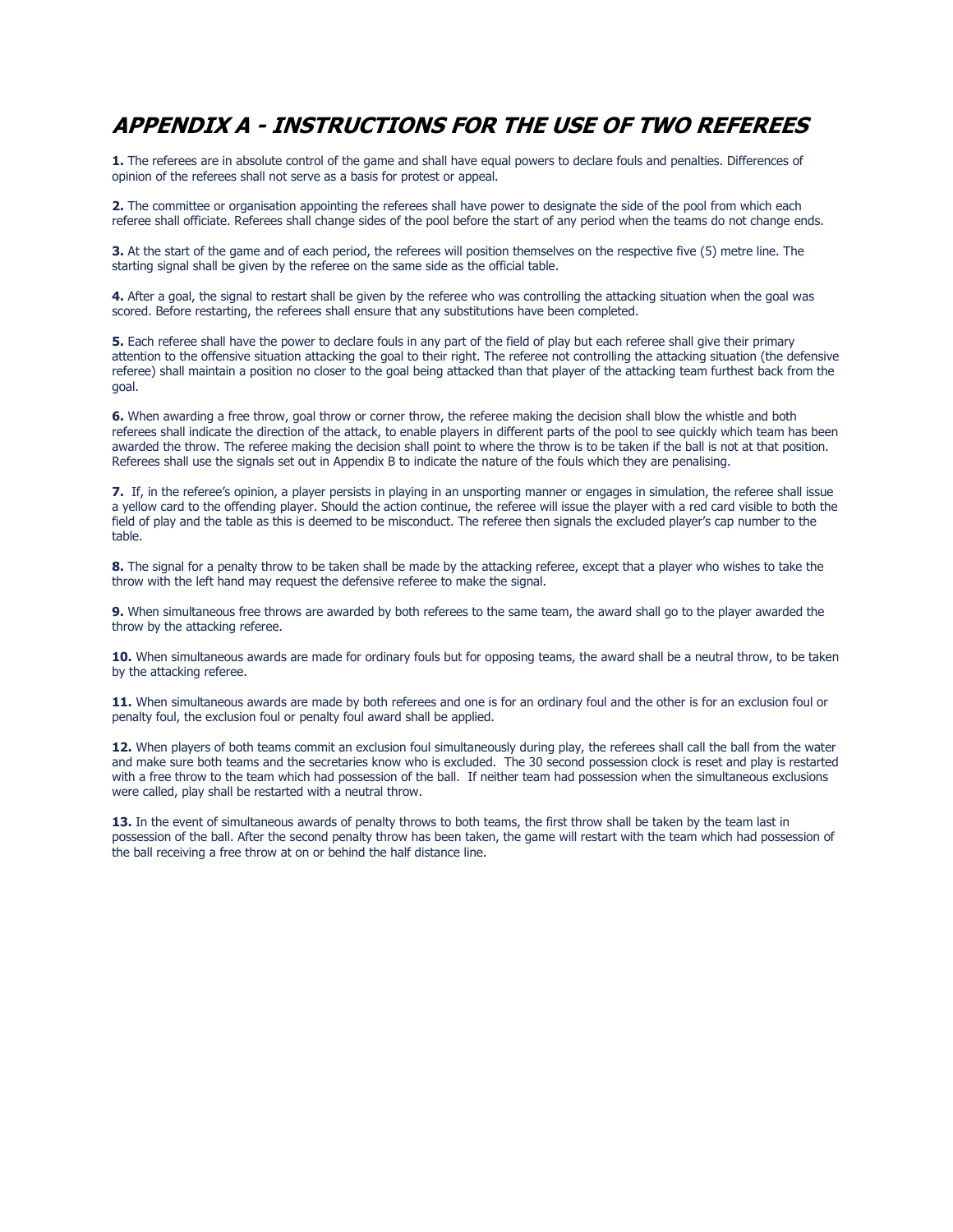#### <span id="page-28-0"></span>**APPENDIX B - SIGNALS TO BE USED BY OFFICIALS**



**Fig. A** The referee lowers the arm from a vertical position to signal (i) the start of the period (ii) to restart after a goal (iii) the taking of a penalty throw.

**Fig. B** To point with one arm in the direction of the attack and to use the other arm to indicate the place where the ball is to be put into play at a free throw, goal throw or corner throw.

Fig. C To signal a neutral throw. The referee points to the place where the neutral throw has been awarded, points both thumbs up and calls for the ball.

**Fig. D** To signal the exclusion of a player. The referee points to the player and then moves the arm quickly towards the boundary of the field of play. The referee then signals the excluded player's cap number so that it is visible to the field of play and the table.

**Fig. E** To signal the simultaneous exclusion of two players. The referee points with both hands to the two players, signals their exclusion in accordance with Fig. D, and then immediately signals the players' cap numbers.

**Fig. F** To signal the exclusion of a player for misconduct. The referee signals exclusion in accordance with Fig. D (or Fig. E if appropriate) and then rotates the hands round one another in such a way that is visible to both the field of play and the table in addition to issuing the player with a red card. The referee then signals the excluded player's cap number to the table.

**Fig. G** To signal the exclusion of a player with substitution after four (4) minutes. The referee signals exclusion in accordance with Fig. D (or Fig. E if appropriate) and then crosses the arms in such a way that is visible to both the field of play and the table in addition to issuing the player with a red card. The referee then signals the excluded player's cap number to the table.

**Fig. H** To signal the award of a penalty throw. The referee raises an arm with five fingers in the air. The referee then signals the offending player's cap number to the table.

**Fig. I** To signal that a goal has been scored. The referee signals by whistle and by immediately pointing to the centre of the field of play.

**Fig. J** To indicate the exclusion foul of holding an opponent. The referee makes a motion holding the wrist of one hand with the other hand.

**Fig. K** To indicate the exclusion foul of sinking an opponent. The referee makes a downward motion with both hands starting from a horizontal position.

**Fig. L** To indicate the exclusion foul of pulling back an opponent. The referee makes a pulling motion with both hands vertically extended and pulling towards his body.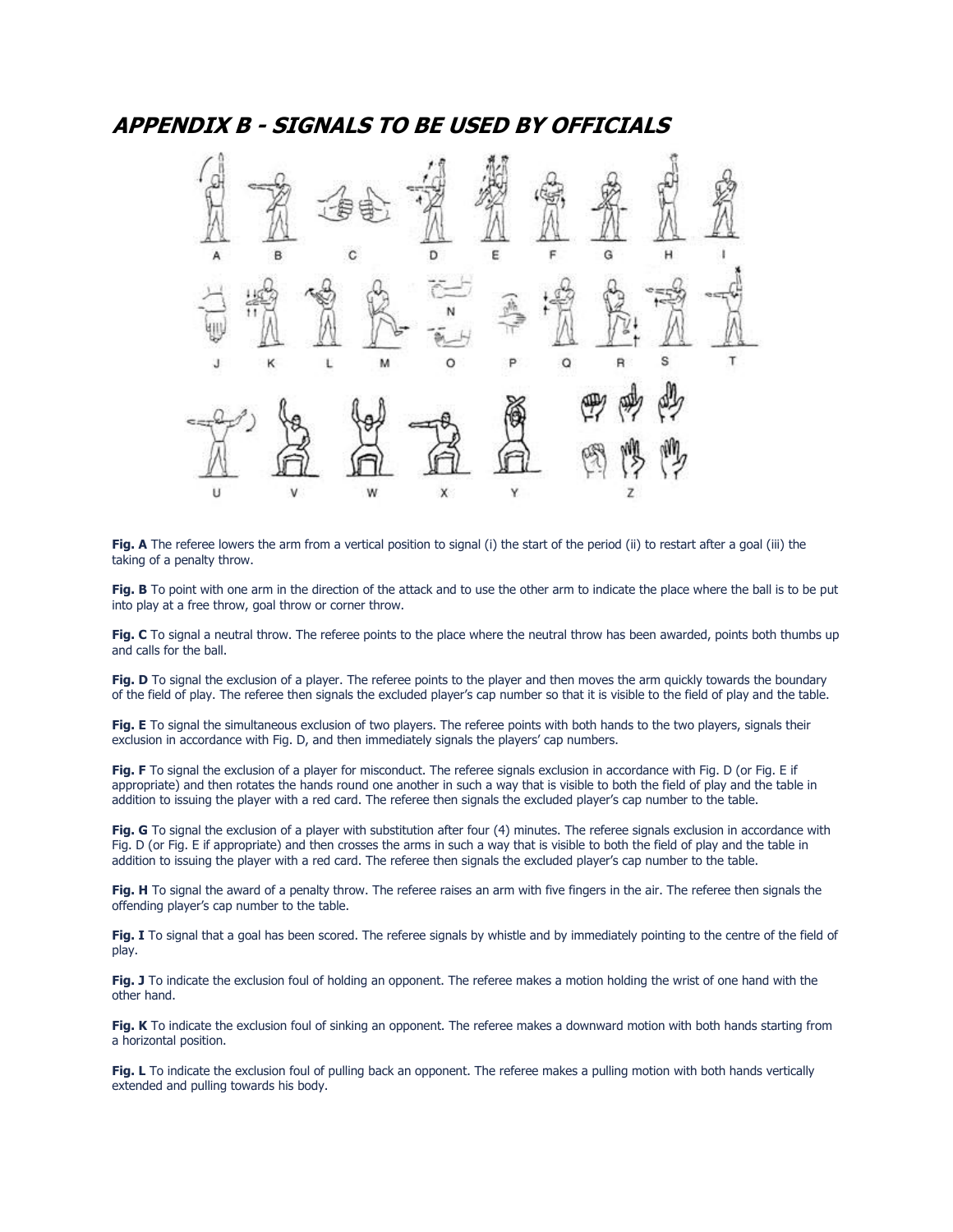Fig. M To indicate the exclusion foul of kicking an opponent. The referee makes a kicking movement.

**Fig. N** To indicate the exclusion foul of striking an opponent. The referee makes a striking motion with a closed fist starting from a horizontal position.

Fig. O To indicate the ordinary foul of pushing or pushing off from an opponent. The referee makes a pushing motion away from the body starting from a horizontal position.

Fig. P To indicate the ordinary foul of impeding an opponent. The referee makes a crossing motion with one hand horizontally crossing the other.

**Fig. Q** To indicate the ordinary foul of taking the ball under the water. The referee makes a downward motion with a hand starting from a horizontal position.

Fig. R To indicate the ordinary foul of standing on the bottom of the pool. The referee raises and lowers one foot.

**Fig. S** To indicate the ordinary foul of undue delay in the taking of a free throw, goal throw or corner throw. The referee raises a hand once or twice with the palm turned upwards.

**Fig. T** To indicate a violation of the two-metre Rule. The referee indicates the number 2 by raising the fore and middle fingers in the air with the arm vertically extended.

**Fig. U** To indicate the ordinary fouls of wasting time and expiry of 30 seconds' possession. The referee moves a hand in a circular motion two or three times.

**Fig. V** By a goal judge to signal for the start of a period.

**Fig. W** By a goal judge to signal an improper start, restart or improper re-entry of an excluded player or substitute.

**Fig. X** By a goal judge to signal a goal throw or corner throw.

**Fig. Y** By a goal judge to signal a goal.

**Fig. Z** To indicate a player's cap number. To enable the referee to communicate better with the players and the secretary, signals are made using both hands if appropriate where the number exceeds five. One hand shows five fingers with the other hand showing additional fingers to make up the sum of the player's number. For the number ten, a clenched fist is shown. If the number exceeds ten, one hand is shown as a clenched fist with the other hand showing additional fingers to make up the sum of the player's number.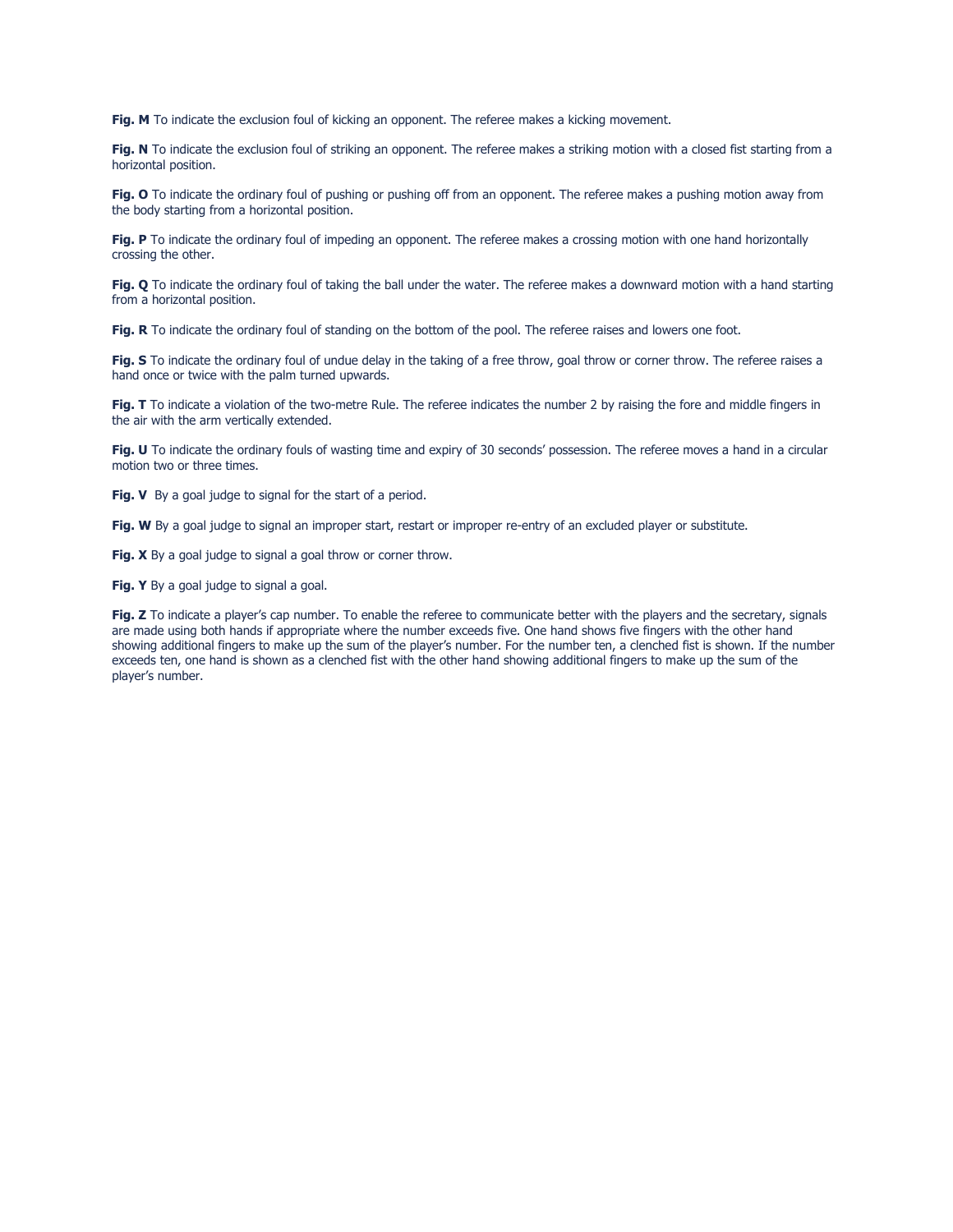# <span id="page-30-0"></span>**APPENDIX C - REGULATIONS FOR DISCIPLINARY ACTIONS IN WATER POLO**

**PREAMBLE**: These Regulations contain basic regulations for fair play, ethical and moral behaviour, and general discipline in Water Polo.

These Regulations include measures related to incidents involving teams, water polo Federations, water polo sections of Member Federations, players, team leaders and officials, supporters, spectators but also involving officials or any other persons present at water polo matches.

The Regulations shall be in force from 1 August 2001 and replace the Code adopted by the FINA Bureau on 28th March 2001.

The purpose of these Regulations are to guarantee that the sport of Water Polo will be played in a fair manner without disturbance and to sanction incidents, which damage the image of Water Polo or bring it into disrepute.

#### **Article 1. SUBORDINATE AND SUPPLEMENTARY TO FINA RULES**

**1.1** These Regulations are subordinated and supplementary to all FINA Rules adopted by the FINA Congresses from time to time and the FINA Code of Conduct.

#### **Article 2. OFFENCES BY OFFICIALS**

**2.1** The sanctions to be imposed for offences committed by any person appointed by FINA as delegate, referee, goal judge or serving at the table at any water polo match shall be suspension from participating further in the tournament in which the match occurred and a report shall be made to the FINA Bureau, or if the Bureau is not assembled, to the FINA Executive, for consideration of additional sanctions.

**2.2** If a person, appointed by FINA as a delegate, referee, goal judge or serving at the table at a water polo match, commits an offence referred to in these Regulations or the FINA Code of Conduct and involving cheating or partiality, the person shall be suspended up to life.

#### **Article 3. OFFENCES AGAINST OFFICIALS**

**3.1** Any offence committed by any member of a team or team official shall result in a minimum suspension of one (1) match up to a maximum suspension of all water polo matches for one (1) year period.

**3.2** If the offence includes violence resulting in serious injury, use of any hard object or any other kind of violence against the body, the minimum suspension shall be for all water polo matches for one (1) year period up to a maximum of a lifetime suspension from water polo matches.

**3.3** If the offence is an attempt to commit an offence referred to in 3.2, the minimum suspension shall be three (3) matches up to a maximum suspension of all water polo matches for one (1) year period.

**3.4** Offences in 3.1, 3.2 and 3.3 involve acts committed from 30 minutes before the beginning of the match until 30 minutes after the end of the match.

**3.5** If an offence referred to in 3.1, 3.2 or 3.3 is committed by any person other than a player or team official, the minimum sanction shall be a warning or exclusion from the venue up to a maximum sanction of suspension of the right to attend water polo matches for any period up to, and including, life.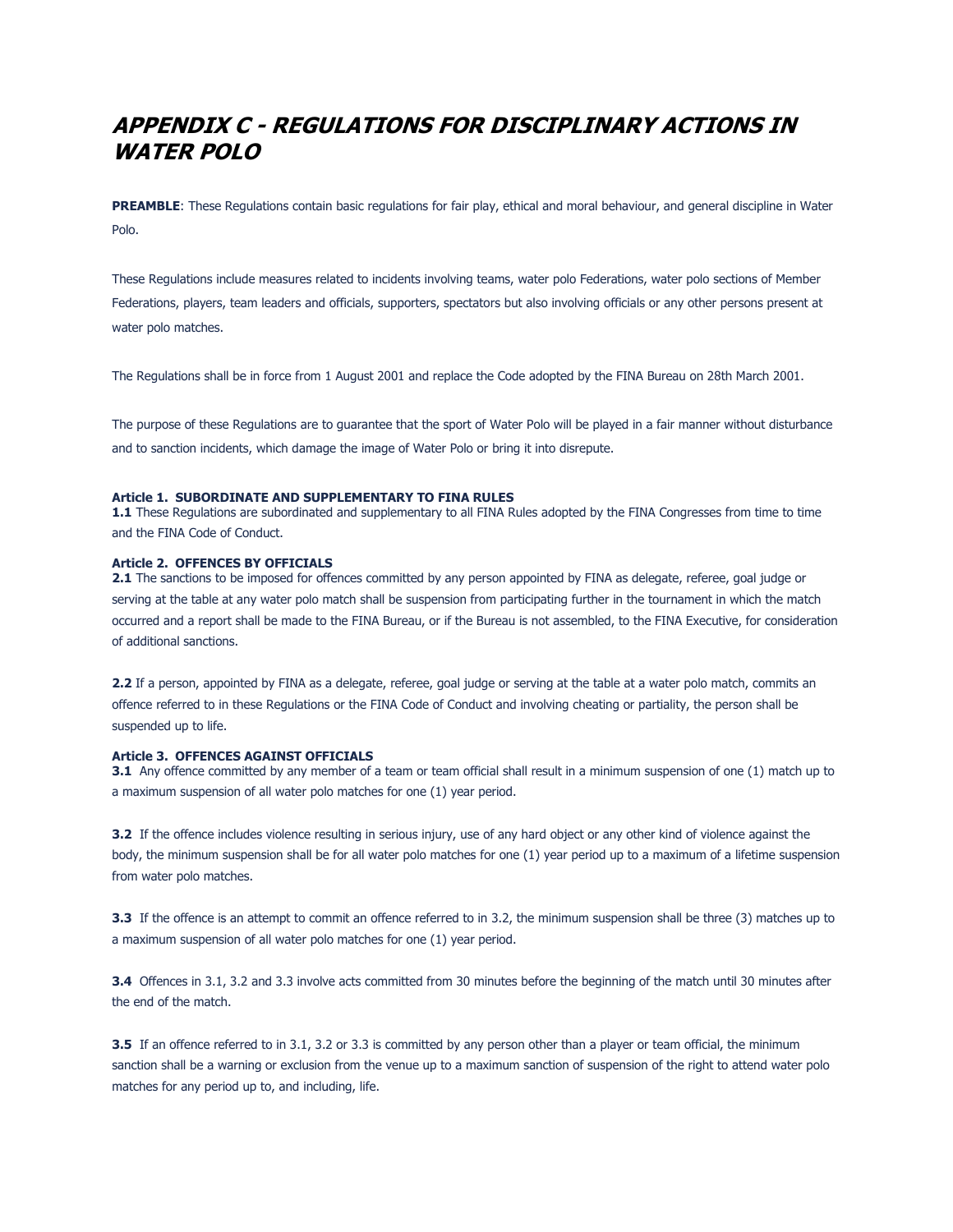**3.6** The minimum sanction for any offence under Article 3 may be increased for a second or subsequent offence by any individual.

#### **Article 4. OFFENCES AGAINST TEAM MEMBERS OR TEAM OFFICIALS**

**4.1** For brutality, or any offence not covered in FINA Rules WP 20-22 committed by a player against other players or team officials, the minimum suspension shall be for one (1) match up to a maximum of all water polo matches for a one (1) year period.

**4.2** If the offence is committed by a team official against any player or team official, the minimum suspension shall be one (1) match up to a maximum of a lifetime suspension from water polo matches.

**4.3** If the offence is committed by any other person, the minimum sanction shall be expulsion from the venue up to a maximum of a suspension of the right to attend water polo matches for any period up to, and including, life.

**4.4** The minimum sanction for any offence under Article 4 may be increased for a second or subsequent offence by any individual.

#### **Article 5. OTHER OFFENCES**

**5.1** For any offence committed by any team member or team official against media representatives, spectators, pool staff or any other person present in the venue at the time of a match, the minimum suspension shall be from all water polo matches for a one (1) year period up to a maximum of suspension of the right to attend competitions for any period up to, and including, life.

**5.2** For oral or written statements of an abusive kind or nature and directed against FINA, any Federation, any organiser, authority or any other person, and which are not elsewhere covered in this Code, the minimum sanction shall be suspension for a period of six (6) months up to a maximum suspension for life.

**5.3** The minimum sanction for any offence under Article 5 may be increased for such period as the Management Committee deems appropriate.

#### **Article 6. OFFENCES COMMITTED BY TEAMS**

**6.1** If more than three members of the same team, including team officials, commit offences sanctioned in accordance with Articles 3, 4 or 5 in the same match, that team shall be sanctioned with disqualification from that match and a minimum suspension from the next match in the tournament to a maximum suspension from taking part in any competition organised by the same body for a period of one (1) year.

**6.2** Suspension in 6.1 means that the match or matches for which the team has been suspended shall be awarded to the opponent(s) with the goal score of 5-0.

#### **Article 7. PROCEDURES FOR IMPOSING SANCTIONS**

**7.1** Sanctions for offences in 3.1 and 3.5 shall be imposed by the Management Committee within 24 hours after the end of the match, with immediate notification to the player(s), team official(s), or other person(s) suspended.

**7.2** The Management Committee shall have the right to provisionally suspend any person or team who has committed offences in 2.1, 2.2, 3.2, 3.3, 4.1, 4.2, 4.3 5.1, 5.2, and 6.1, subject to immediate written submission of the case to the FINA Bureau or, Board of the Organising body.

**7.3** Sanctions in accordance with 2.1, 2.2, 3.2, 3.3, 3.5, 4.1, 4.2, 4.3, 4.4, 5.1, 5.2, 5.3, and 6.1 shall be imposed by the. Board of the Organising body.

**7.4** Sanction involving disqualification and suspension of a team from one or more matches in the same tournament shall be imposed by the Management Committee within 24 hours after the end of the match and immediate notification to the team officials, the Federation of the team and the Board of the Organising body.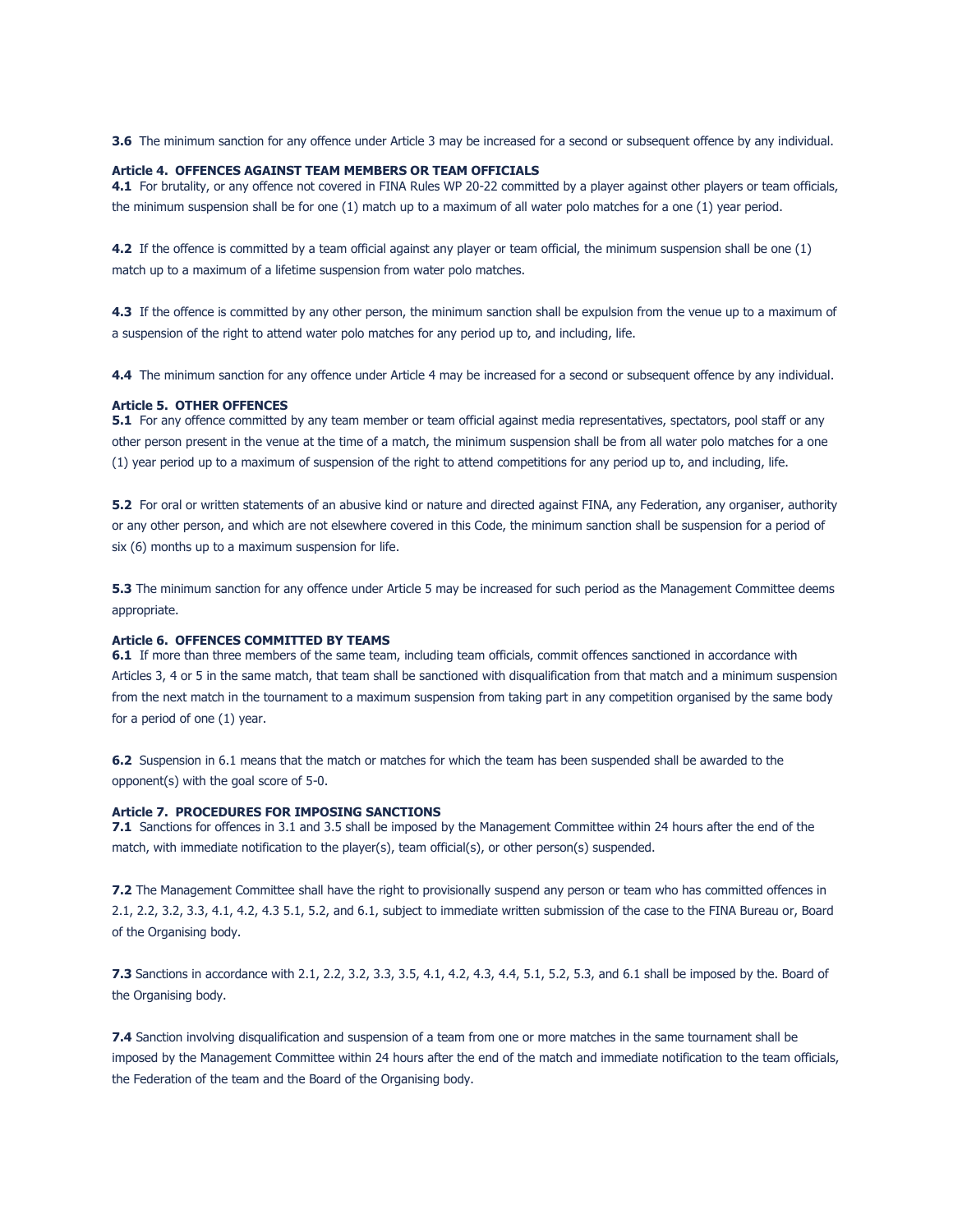**7.5** Sanctions involving suspension of a team in accordance with 6.1 for a period covering more than the actual tournament shall be imposed by the Board of the Organising body.

**7.6** As used in these Regulations "suspension" for offences other than in 3.1, 3.2, 3.5 and 4.1 shall mean, as may be specified by the Board of the Organising body, from competitions or that the individual sanctioned shall not participate in any or certain activities of FINA, the recognised continental organisations or any of FINA's Member Federations, in any discipline of FINA including acting as a competitor, delegate, coach, leader, physician or other representative of FINA, a recognised continental organisation or a Member Federation. A suspension shall take effect from the date specified by the competent authority.

**7.7** If a player or team official is suspended from a specific match, the team shall have the number of players or team officials on the bench reduced accordingly; provided that there is at least one (1) team official on the bench.

#### **Article 8. BURDEN OF PROOF**

**8.1** Referees, match officials or the competition management shall have the burden of establishing that offences in the Water Polo Rules and these Regulations have occurred.

#### **Article 9. CONSIDERATION**

**9.1** In imposition of any sanction, the nature of the offence, the circumstances under which it occurred, the gravity of the offence, the character of the action and other consideration that is in harmony with the objectives of FINA must be taken into account.

#### **Article 10. APPEALS**

10.1 An individual sanctioned by the Management Committee may appeal to the Board of the Organising body within 21 days from the date of receipt of the decision including a sanction of the appealing party and further in accordance with the rules of the body concerned.